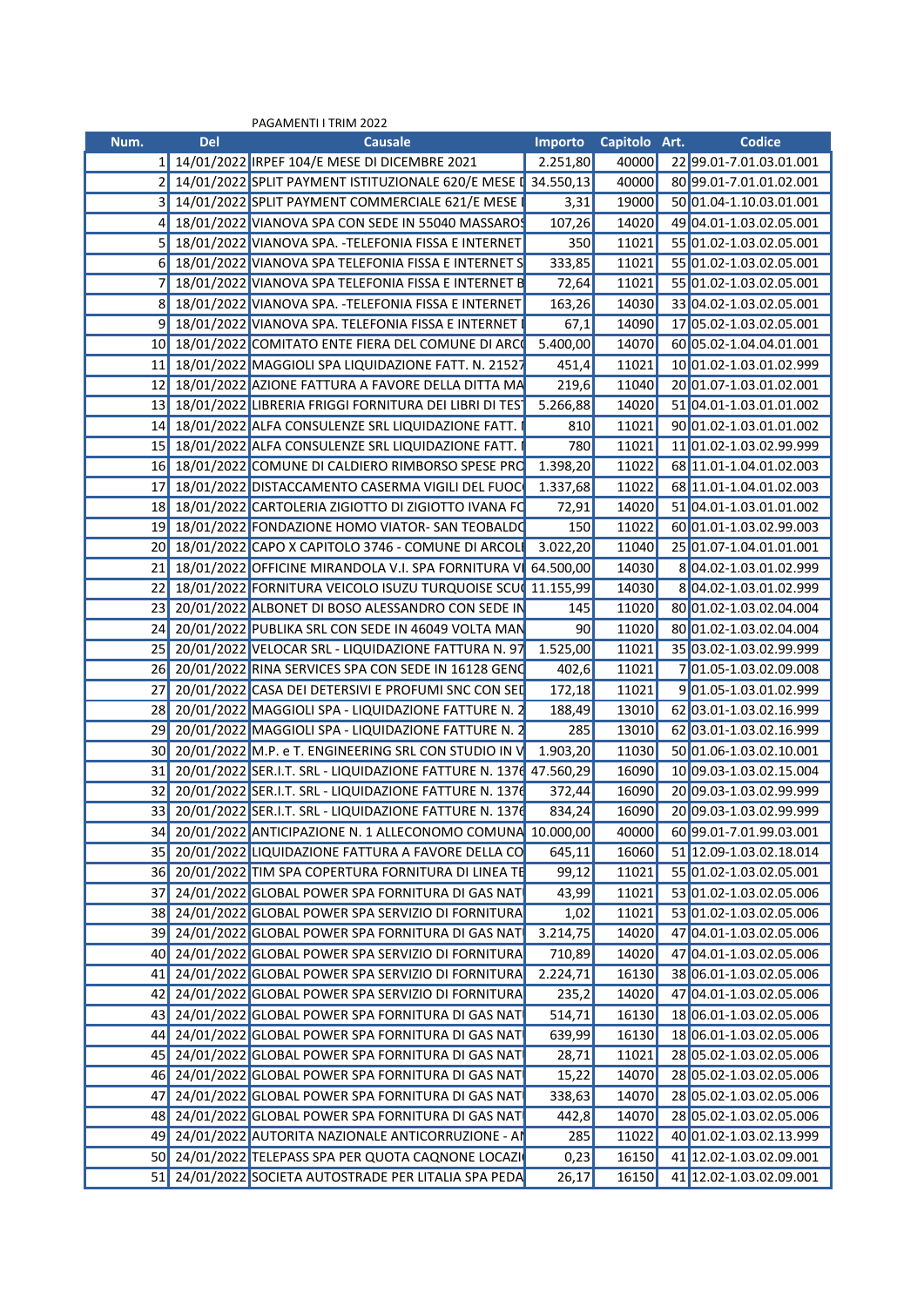| 52              | 25/01/2022 STIPENDI MESE DI GENNAIO                     | 3.576,70  | 11010 | 10 01.01-1.03.02.01.001 |
|-----------------|---------------------------------------------------------|-----------|-------|-------------------------|
| <b>53</b>       | 25/01/2022 Contributo IRAP - VERS.C/ENTE GENNAIO        | 304,01    | 11010 | 15 01.01-1.02.01.01.001 |
| 54              | 25/01/2022 Contributo IRAP - VERS.C/ENTE GENNAIO        | 17        | 11010 | 15 01.01-1.02.01.01.001 |
| 55              | 25/01/2022 STIPENDIO MESE DI GENNAIO                    | 488,25    | 11020 | 5 01.02-1.01.02.02.001  |
| 56              | 25/01/2022 STIPENDI MESE DI GENNAIO                     | 2.808,12  | 11020 | 10 01.02-1.01.01.01.002 |
| 57              | 25/01/2022 Contributo Cpdel - VERS.C/ENTE GENNAIO       | 681,82    | 11020 | 20 01.02-1.01.02.01.001 |
| 58              | 25/01/2022 Contributo TFR - VERS.C/ENTE GENNAIO         | 137,53    | 11020 | 20 01.02-1.01.02.01.001 |
| 59              | 25/01/2022 Contributo IRAP - VERS.C/ENTE GENNAIO        | 147,43    | 11020 | 21 01.02-1.02.01.01.001 |
| 60              | 25/01/2022 STIPENDI MESE DI GENNAIO                     | 70,69     | 11020 | 25 01.02-1.01.01.01.002 |
| 61              | 25/01/2022 Contributo Cpdel - VERS.C/ENTE GENNAIO       | 16,82     | 11020 | 35 01.02-1.01.02.01.001 |
| 62              | 25/01/2022 Contributo IRAP - VERS.C/ENTE GENNAIO        | 6,01      | 11020 | 36 01.02-1.02.01.01.001 |
| 63              | 25/01/2022 STIPENDI MESE DI GENNAIO                     | 3.319,07  | 11022 | 85 01.03-1.01.01.01.002 |
| 64              | 25/01/2022 Contributo Cpdel - VERS.C/ENTE GENNAIO       | 797,62    | 11022 | 90 01.03-1.01.02.01.001 |
| 65              | 25/01/2022 Contributo Inadel Previdenza - VERS.C/ENTE   | 49,21     | 11022 | 90 01.03-1.01.02.01.001 |
| <b>66</b>       | 25/01/2022 Contributo TFR - VERS.C/ENTE GENNAIO         | 78,69     | 11022 | 90 01.03-1.01.02.01.001 |
| 67              | 25/01/2022 Contributo IRAP - VERS.C/ENTE GENNAIO        | 284,85    | 11022 | 91 01.03-1.02.01.01.001 |
| 68              | 25/01/2022 STIPENDI MESE DI GENNAIO                     | 7.019,16  | 11030 | 10 01.06-1.01.01.01.002 |
| 69              | 25/01/2022 Contributo Cpdel - VERS.C/ENTE GENNAIO       | 1.687,61  | 11030 | 20 01.06-1.01.02.01.001 |
| 70              | 25/01/2022 Contributo Inadel Previdenza - VERS.C/ENTE   | 99,87     | 11030 | 20 01.06-1.01.02.01.001 |
| 71              | 25/01/2022 Contributo TFR - VERS.C/ENTE GENNAIO         | 172,95    | 11030 | 20 01.06-1.01.02.01.001 |
| 72              | 25/01/2022 Contributo IRAP - VERS.C/ENTE GENNAIO        | 602,63    | 11030 | 25 01.06-1.02.01.01.001 |
| 73              | 25/01/2022 STIPENDI MESE DI GENNAIO                     | 200       | 11030 | 50 01.06-1.03.02.10.001 |
| 74              | 25/01/2022 STIPENDI MESE DI GENNAIO                     | 1.713,04  | 11040 | 5 01.07-1.01.01.01.002  |
| 75              | 25/01/2022 Contributo Cpdel - VERS.C/ENTE GENNAIO       | 407,71    | 11040 | 10 01.07-1.01.02.01.001 |
| 76              | 25/01/2022 Contributo Inadel Previdenza - VERS.C/ENTE   | 49,21     | 11040 | 10 01.07-1.01.02.01.001 |
| 77              | 25/01/2022 Contributo IRAP - VERS.C/ENTE GENNAIO        | 145,61    | 11040 | 11 01.07-1.02.01.01.001 |
| 78              | 25/01/2022 STIPENDI MESE DI GENNAIO                     | 1.179,69  | 11070 | 20 01.04-1.01.01.01.002 |
| 79              | 25/01/2022 Contributo Cpdel - VERS.C/ENTE GENNAIO       | 286,55    | 11070 | 30 01.04-1.01.02.01.001 |
| 80              | 25/01/2022 Contributo TFR - VERS.C/ENTE GENNAIO         | 57,86     | 11070 | 30 01.04-1.01.02.01.001 |
| 81              | 25/01/2022 Contributo IRAP - VERS.C/ENTE GENNAIO        | 102,34    | 11070 | 31 01.04-1.02.01.01.001 |
| 82              | 25/01/2022 STIPENDI MESE DI GENNAIO                     | 1.789,59  | 13010 | 10 03.01-1.01.01.01.002 |
| 83              | 25/01/2022 Contributo Cpdel - VERS.C/ENTE GENNAIO       | 434,68    | 13010 | 20 03.01-1.01.02.01.001 |
| 84              | 25/01/2022 Contributo TFR - VERS.C/ENTE GENNAIO         | 87,85     | 13010 | 20 03.01-1.01.02.01.001 |
| 85              | 25/01/2022 Contributo IRAP - VERS.C/ENTE GENNAIO        | 155,24    | 13010 | 21 03.01-1.02.01.01.001 |
|                 | 86 25/01/2022 STIPENDI MESE DI GENNAIO                  | 922,17    | 16150 | 90 12.05-1.01.01.01.002 |
| 87              | 25/01/2022 Contributo Cpdel - VERS.C/ENTE GENNAIO       | 223,9     | 16150 | 92 12.05-1.01.02.01.001 |
| 88              | 25/01/2022 Contributo TFR - VERS.C/ENTE GENNAIO         | 45,32     | 16150 | 92 12.05-1.01.02.01.001 |
| 89              | 25/01/2022 Contributo IRAP - VERS.C/ENTE GENNAIO        | 79,97     | 16150 | 94 12.05-1.02.01.01.001 |
| 90 <sub>1</sub> | 25/01/2022 STIPENDIO MESE DI GENNAIO                    | 940       | 19000 | 90 01.02-1.01.01.01.004 |
| 91              | 25/01/2022 STIPENDIO MESE DI GENNAIO                    | 220       | 19000 | 90 01.02-1.01.01.01.004 |
| 921             | 25/01/2022 STIPENDIO MESE DI GENNAIO                    | 1.012,39  | 19000 | 90 01.02-1.01.01.01.004 |
| 93I             | 25/01/2022 STIPENDIO MESE DI GENNAIO                    | 443,08    | 19000 | 90 01.02-1.01.01.01.004 |
| 94              | 25/01/2022 STIPENDIO MESE DI GENNAIO                    | 1.425, 17 | 19000 | 90 01.02-1.01.01.01.004 |
|                 | 95 25/01/2022 STIPENDIO MESE DI GENNAIO                 | 2.000,00  | 19000 | 90 01.02-1.01.01.01.004 |
| 96              | 25/01/2022 Contributo Cpdel - VERS.C/ENTE GENNAIO       | 752,08    | 19000 | 96 01.02-1.01.02.01.001 |
| 97              | 25/01/2022 Contributo Cpdel - VERS.C/ENTE GENNAIO       | 687,34    | 19000 | 96 01.02-1.01.02.01.001 |
| 98              | 25/01/2022 Contributo Inadel Previdenza - VERS.C/ENTE O | 38,61     | 19000 | 96 01.02-1.01.02.01.001 |
| 99              | 25/01/2022 Contributo TFR - VERS.C/ENTE GENNAIO         | 4,13      | 19000 | 96 01.02-1.01.02.01.001 |
| 100             | 25/01/2022 Contributo IRAP - VERS.C/ENTE GENNAIO        | 268,61    | 19000 | 97 01.02-1.02.01.01.001 |
| 101             | 25/01/2022 Contributo IRAP - VERS.C/ENTE GENNAIO        | 232,63    | 19000 | 97 01.02-1.02.01.01.001 |
| 102             | 25/01/2022 STIPENDIO MESE DI GENNAIO                    | 322,65    | 19001 | 10 01.06-1.01.01.01.002 |
| 103             | 25/01/2022 STIPENDIO MESE DI GENNAIO                    | 19,98     | 19001 | 10 01.06-1.01.01.01.002 |
| 104             | 25/01/2022 STIPENDIO MESE DI GENNAIO                    | 19,98     | 19001 | 10 01.06-1.01.01.01.002 |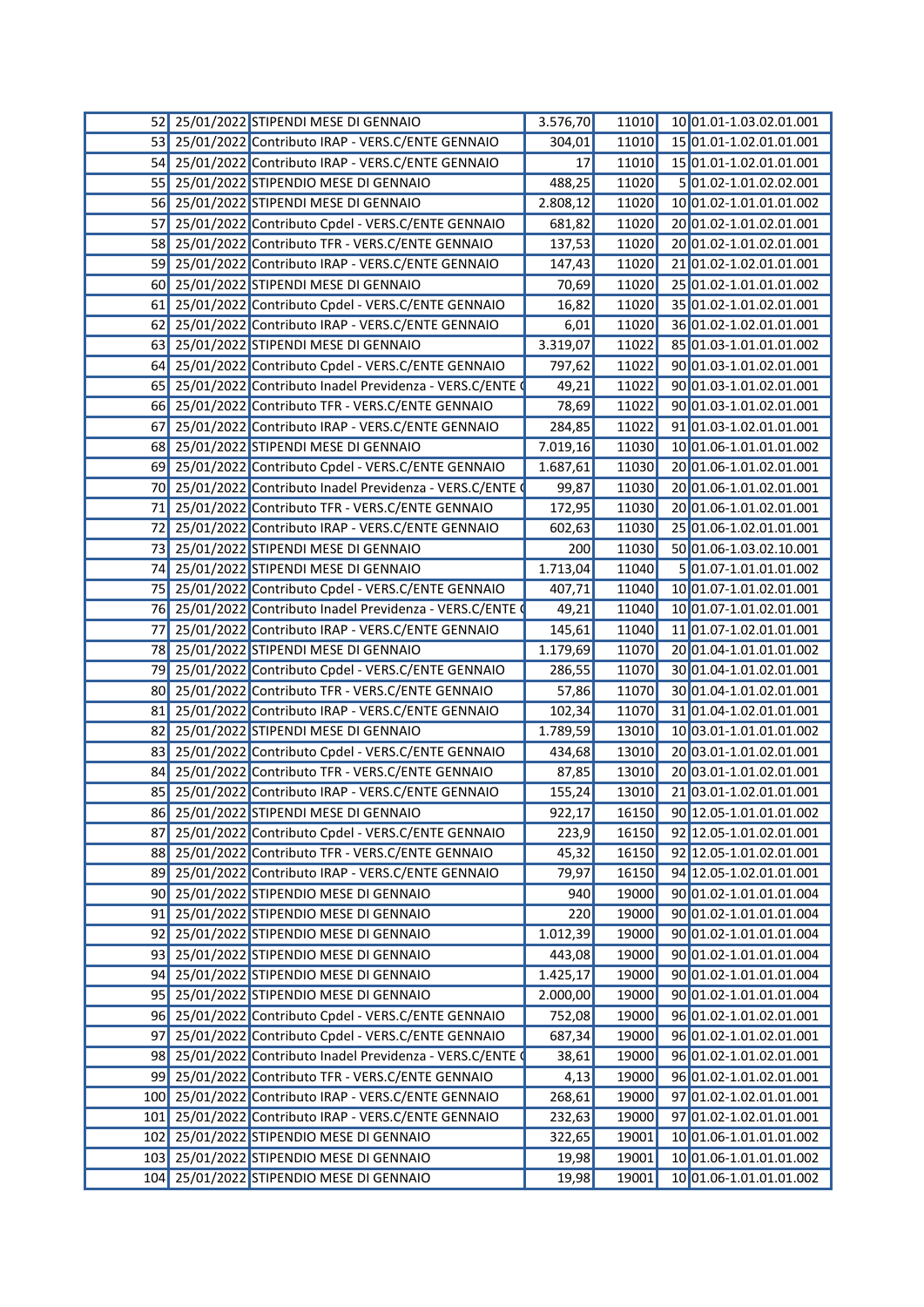|  | 105 25/01/2022 STIPENDIO MESE DI GENNAIO                         | 36,96    | 19001 | 10 01.06-1.01.01.01.002       |
|--|------------------------------------------------------------------|----------|-------|-------------------------------|
|  | 106 25/01/2022 Contributo Cpdel - VERS.C/ENTE GENNAIO            | 95,11    | 19001 | 20 01.06-1.01.02.01.001       |
|  | 107 25/01/2022 Contributo IRAP - VERS.C/ENTE GENNAIO             | 33,97    | 19001 | 30 01.06-1.02.01.01.001       |
|  | 108 25/01/2022 STIPENDIO MESE DI GENNAIO                         | 952,66   | 19002 | 11 01.02-1.01.01.01.004       |
|  | 109 25/01/2022 Contributo Cpdel - VERS.C/ENTE GENNAIO            | 267,3    | 19002 | 12 01.06-1.01.02.01.001       |
|  | 110 25/01/2022 Contributo Inadel Previdenza - VERS.C/ENTE        | 33,5     | 19002 | 12 01.06-1.01.02.01.001       |
|  | 111 25/01/2022 Contributo IRAP - VERS.C/ENTE GENNAIO             | 80,98    | 19002 | 13 01.06-1.02.01.01.001       |
|  | 112 25/01/2022 Contributo Cpdel - VERS.C/DIP.TE GENNAIO          | 2.350,49 | 40000 | 10 99.01-7.01.02.02.001       |
|  | 113 25/01/2022 Contributo F.do Prev.za e Credito - VERS.C/DI     | 93,03    | 40000 | 10 99.01-7.01.02.02.001       |
|  | 114 25/01/2022 Contributo Inadel Previdenza - VERS.C/DIP.TE      | 183,57   | 40000 | 10 99.01-7.01.02.02.001       |
|  | 115 25/01/2022 Add.Com. - VERS. GENNAIO                          | 163,04   | 40000 | 20 99.01-7.01.02.01.001       |
|  | 116 25/01/2022 IRPEF Codice 1001 - VERS. GENNAIO                 |          | 40000 | 20 99.01-7.01.02.01.001       |
|  |                                                                  | 3.824,88 |       |                               |
|  | 117 25/01/2022 STIPENDIO MESE DI GENNAIO                         | 343,33   | 40000 | 20 99.01-7.01.02.01.001       |
|  | 118 25/01/2022 Veneto - Add.Reg. - VERS. GENNAIO                 | 398,85   | 40000 | 20 99.01-7.01.02.01.001       |
|  | 119 25/01/2022 AI9-Cessione V / Prestito ADV FINANCE - VERS      | 500      | 40000 | 30 99.01-7.01.02.99.999       |
|  | 120 25/01/2022 D84-CESSIONE IBL - VERS. GENNAIO                  | 147      | 40000 | 30 99.01-7.01.02.99.999       |
|  | 121 25/01/2022 E41-Cessione V / Prestito COMPASS - VERS. G       | 44       | 40000 | 30 99.01-7.01.02.99.999       |
|  | 122 25/01/2022 Sindacato CISL - VERS. GENNAIO                    | 124,26   | 40000 | 30 99.01-7.01.02.99.999       |
|  | 123 25/01/2022 Y10-Tratten. Cat. IO - VERS. GENNAIO              | -53      | 40000 | 30 99.01-7.01.02.99.999       |
|  | 124 25/01/2022 Y11-Pignoramento - VERS. GENNAIO                  | 185,02   | 40000 | 30 99.01-7.01.02.99.999       |
|  | 125 25/01/2022 PUBLIKA STP SRL CON SEDE IN 46019 VIADAN          | 4.323,08 | 11022 | 11 01.02-1.03.02.19.005       |
|  | 126 25/01/2022 PUBLIKA STP SRL CON SEDE IN 46019 VIADAN          | 879      | 11022 | 10 01.02-1.03.02.19.007       |
|  | 127 26/01/2022 ONERI 2021RESTITUZIONE ONERI DI CUI AL PI         | 1.470,76 | 27012 | 52 01.06-2.05.04.04.001       |
|  | 128 26/01/2022 STUDIO M.P.e T. ENGINEERING DIREZIONE LA          | 2.621,36 | 11030 | 50 01.06-1.03.02.10.001       |
|  | 129 26/01/2022 STUDIO M.P.e T. ENGINEERING DIREZIONE LA          | 1.819,44 | 21060 | 21 01.05-2.02.01.04.002       |
|  | 130 26/01/2022 SE.CAM SRL CON SEDE IN 25047 DARFO BOAF           | 4.660,40 | 17010 | 16 10.05-1.03.02.09.004       |
|  | 131 26/01/2022 M.P. e T. ENGINEERING SRL CON STUDIO IN V         | 3.172,00 | 11030 | 50 01.06-1.03.02.10.001       |
|  | 132 26/01/2022 PROTERRA STUDIO ASSOCIATO CON SEDE IN             | 1.268,80 | 11030 | 50 01.06-1.03.02.10.001       |
|  |                                                                  |          |       |                               |
|  | 133 26/01/2022 ING. ANDREA FRISO CON STUDIO IN VERONA            | 646,42   | 11021 | 16 01.05-1.03.02.04.004       |
|  | 134 26/01/2022 ACCATRE SRL CON SEDE IN 30020 MARCON (19.992,90   |          | 11022 | 11 01.02-1.03.02.19.005       |
|  | 135 26/01/2022 ACCATRE SRL CON SEDE IN 30020 MARCON (V           | 1.784,57 | 11030 | 50 01.06-1.03.02.10.001       |
|  | 136 26/01/2022 ACCATRE SRL CON SEDE IN 30020 MARCON (Y           | 183,59   | 16090 | 14 09.03-1.03.02.17.001       |
|  | 137 26/01/2022 ACCATRE SRL CON SEDE IN 30020 MARCON (Y           | 730,94   | 11022 | 11 01.02-1.03.02.19.005       |
|  | 138 26/01/2022 BOXXAPPS SRL CON SEDE IN 30020 MARCON             | 4.880,00 | 11022 | 11 01.02-1.03.02.19.005       |
|  | 139 26/01/2022 SCRIBA SRL CON SEDE IN 37047 SAN BONIFAC 1.882,78 |          |       | 11021 20 01.02-1.03.01.02.001 |
|  | 140 26/01/2022 SICONTRAF SRL CON SEDE IN 37060 CASTEL D 2.954,84 |          | 17010 | 16 10.05-1.03.02.09.004       |
|  | 141 26/01/2022 SICONTRAF SRL CON SEDE IN 37060 CASTEL D          | 634,4    | 40000 | 50 99.01-7.02.99.99.999       |
|  | 142 26/01/2022 SICONTRAF SRL CON SEDE IN 37060 CASTEL D          | 280,6    | 40000 | 50 99.01-7.02.99.99.999       |
|  | 143 26/01/2022 MAGGIOLI SPA - LIQUIDAZIONE FATTURA N. 2          | 1.302,96 | 13010 | 62 03.01-1.03.02.16.999       |
|  | 144 26/01/2022 SINTEC INFORMATICA DI ARDUINO A. e C. SN          | 4.366,38 | 17010 | 10 10.05-1.03.01.02.999       |
|  | 145 26/01/2022 MYO SPA CON SEDE IN 47824 POGGIO TORRI            | 353,8    | 11021 | 20 01.02-1.03.01.02.001       |
|  | 146 26/01/2022 MYO SPA CON SEDE IN 47824 POGGIO TORRI            | 442,62   |       | 20 01.02-1.03.01.02.001       |
|  |                                                                  |          | 11021 |                               |
|  | 147 26/01/2022 MYO SPA CON SEDE IN 47824 POGGIO TORRI            | 256,2    | 11021 | 20 01.02-1.03.01.02.001       |
|  | 148 26/01/2022 MYO SPA CON SEDE IN 47824 POGGIO TORRI            | 299,51   | 11021 | 20 01.02-1.03.01.02.001       |
|  | 149 28/01/2022 ASSOCIAZIONE ARCOLE PER VOI GESTIONE DE           | 120      | 14090 | 24 05.02-1.04.04.01.001       |
|  | 150 28/01/2022 ASSOCIAZIONE ARCOLE PER VOI GESTIONE DE           | 600      | 14070 | 42 05.02-1.04.04.01.001       |
|  | 151 28/01/2022 SERVIZIO DI VIGILANZA STRADALE SUGLI ATTI         | 1.103,00 | 14020 | 60 04.01-1.04.04.01.001       |
|  | 152 28/01/2022 AUTOFFICINA CARROZZERIA SS11 DI SANTI AI          | 92,93    | 11030 | 71 01.06-1.03.02.09.001       |
|  | 153 28/01/2022 AUTOFFICINA CARROZZERIA SS11 DI SANTI AI          | 19,68    | 11030 | 7101.06-1.03.02.09.001        |
|  | 154 28/01/2022 AUTOFFICINA CARROZZERIA SS11 DI SANTI AI          | 17,39    | 11030 | 71 01.06-1.03.02.09.001       |
|  | 155 28/01/2022 AUTOFFICINA CARROZZERIA SS11 DI SANTI AI          | 297,09   | 11030 | 71 01.06-1.03.02.09.001       |
|  | 156 28/01/2022 AUTOFFICINA CARROZZERIA SS11 DI SANTI AI          | 356,93   | 16150 | 41 12.02-1.03.02.09.001       |
|  |                                                                  |          |       |                               |
|  | 157 28/01/2022 AUTOFFICINA CARROZZERIA SS11 DI SANTI AL          | 375,06   | 11030 | 7101.06-1.03.02.09.001        |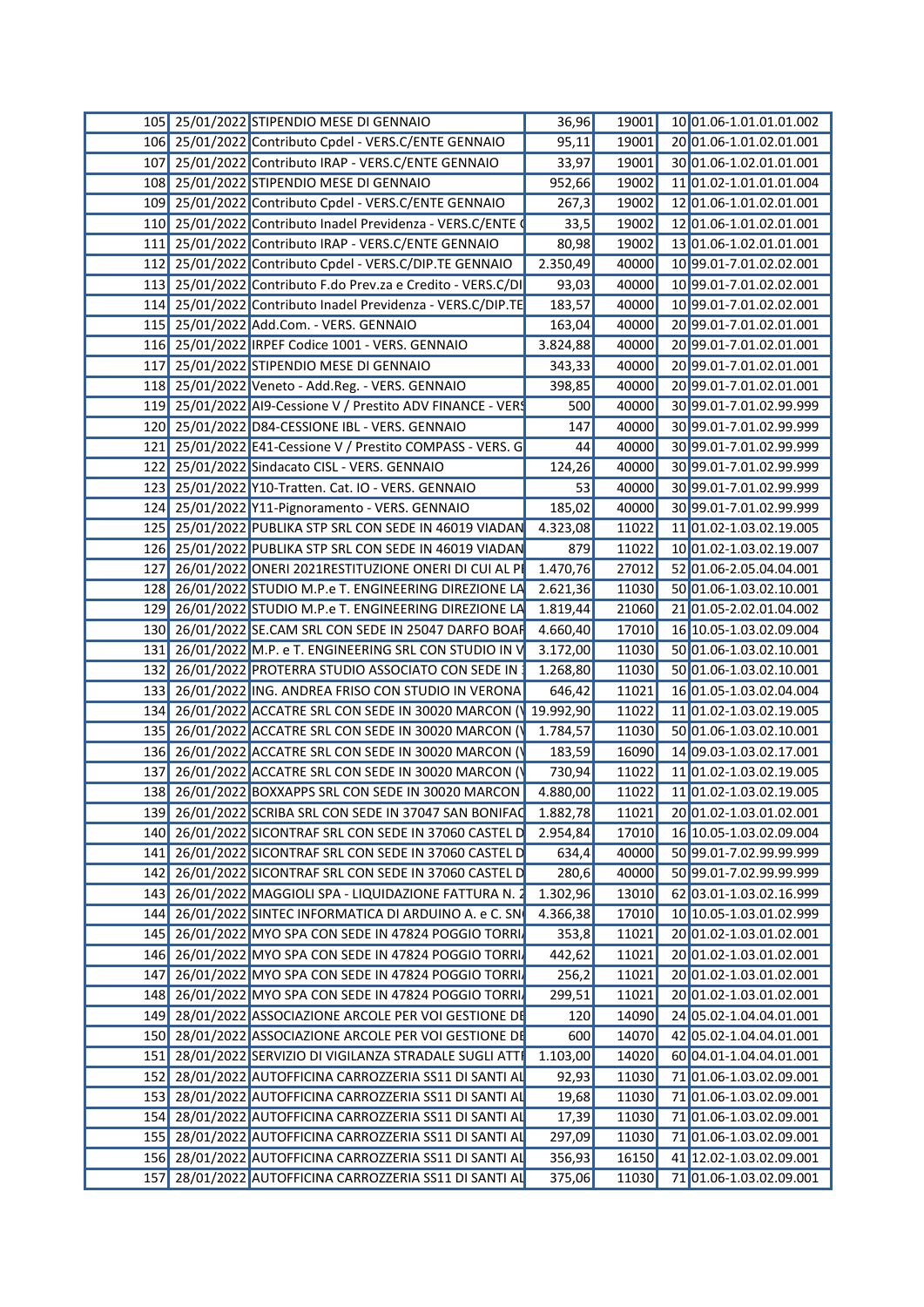| 158 28/01/2022 AUTOFFICINA CARROZZERIA SS11 DI SANTI AI         | 17,8     | 11030   | 71 01.06-1.03.02.09.001       |
|-----------------------------------------------------------------|----------|---------|-------------------------------|
| 159 28/01/2022 AUTOFFICINA CARROZZERIA SS11 DI SANTI AL         | 46,36    | 11030   | 71 01.06-1.03.02.09.001       |
| 160 28/01/2022 AUTOFFICINA CARROZZERIA SS11 DI SANTI A          | 8,36     | 11030   | 71 01.06-1.03.02.09.001       |
| 161 28/01/2022 AUTOFFICINA CARROZZERIA SS11 DI SANTI A          | 87,84    | 11030   | 71 01.06-1.03.02.09.001       |
| 162 28/01/2022 AUTOFFICINA CARROZZERIA SS11 DI SANTI AI         | 17,8     | 11030   | 71 01.06-1.03.02.09.001       |
| 163 28/01/2022 AUTOFFICINA CARROZZERIA SS1 DI SANTI ALE         | 54,14    | 11030   | 71 01.06-1.03.02.09.001       |
| 164 28/01/2022 AUTOFFICINA CARROZZERIA SS1 DI SANTI ALE         | 561,97   | 11030   | 71 01.06-1.03.02.09.001       |
|                                                                 |          |         |                               |
| 165 28/01/2022 AUTOFFICINA CARROZZERIA SS1 DI SANTI ALE         | 256,35   | 11030   | 71 01.06-1.03.02.09.001       |
| 166 28/01/2022 IDEAPUBBLICA SRL LIQUIDAZIONE FATT. N. 11        | 75       | 11020   | 80 01.02-1.03.02.04.004       |
| 167 29/01/2022 BROKER CURTIS SRL PREMIO ANNO 2022 PER 12.000,00 |          | 11021   | 41 01.02-1.10.04.01.002       |
| 168 29/01/2022 BROKER CURTIS SRL PREMIO ANNO 2022 PER           | 485,3    | 11021   | 39 01.02-1.10.04.01.003       |
| 169 29/01/2022 BROKER CURTIS SRL PREMIO ANNO 2022 PER 10.120,00 |          | 11021   | 39 01.02-1.10.04.01.003       |
| 170 29/01/2022 BROKER CURTIS SRL CON SEDE IN TREVISO PE         | 2.785,95 | 11021   | 40 01.02-1.10.04.01.999       |
| 171 29/01/2022 BROKER CURTIS SRL PREMIO ANNO 2022 POL           | 3.490,00 | 11021   | 40 01.02-1.10.04.01.999       |
| 172 31/01/2022 BROKER CURTIS SRL POLIZZA TUTELA LEGALE          | 6.150,99 | 11021   | 40 01.02-1.10.04.01.999       |
| 173 31/01/2022 BROKER CURTIS SRL PREMIO ANNO 2022 PER           | 154,01   | 11021   | 40 01.02-1.10.04.01.999       |
| 174 31/01/2022 ACQUE VERONESI S.C.A.R.L. FORNITURA DI A         | 43,03    | 11021   | 57 01.02-1.03.02.05.005       |
| 175 31/01/2022 ACQUE VERONESI S.C.A.R.L. FORNITURA DI A         | 70,22    | 14020   | 50 04.01-1.03.02.05.005       |
| 176 31/01/2022 ACQUE VERONESI S.C.A.R.L. FORNITURA DI AO        | 117,54   | 14020   | 50 04.01-1.03.02.05.005       |
| 177 31/01/2022 ACQUE VERONESI S.C.A.R.L. FORNITURA DI A         | 18,21    | 14030   | 34 04.02-1.03.02.05.005       |
| 178 31/01/2022 ACQUE VERONESI S.C.A.R.L. FORNITURA DI AC        | 159,97   | 16130   | 20 06.01-1.03.02.05.005       |
| 179 31/01/2022 ACQUE VERONESI S.C.A.R.L. FORNITURA DI A         | 217,14   | 16130   | 20 06.01-1.03.02.05.005       |
|                                                                 |          |         |                               |
| 180 31/01/2022 ACQUE VERONESI S.C.A.R.L. FORNITURA DI A         | 19,38    | 11021   | 30 05.02-1.03.02.05.005       |
| 181 31/01/2022 ACQUE VERONESI S.C.A.R.L. FORNITURA DI AO        | 139,32   | 14090   | 18 05.02-1.03.02.05.005       |
| 182 31/01/2022 ACQUE VERONESI S.C.A.R.L. FORNITURA DI A         | 92,87    | 14090   | 18 05.02-1.03.02.05.005       |
| 183 31/01/2022 ACQUE VERONESI S.C.A.R.L. FORNITURA DI A         | 0,5      | 14090   | 18 05.02-1.03.02.05.005       |
| 184 31/01/2022 ACQUE VERONESI S.C.A.R.L. FORNITURA DI A         | 1,49     | 16060   | 53 12.09-1.03.02.05.005       |
| 185 31/01/2022 ACQUE VERONESI S.C.A.R.L. FORNITURA DI A         | 34,4     | 16090   | 32 09.03-1.03.02.05.005       |
| 186 31/01/2022 ACQUE VERONESI S.C.A.R.L. FORNITURA DI A         | 113,38   | 16130   | 40 06.01-1.03.02.05.005       |
| 187 31/01/2022 ACQUE VERONESI S.C.A.R.L. FORNITURA DI A         | 1.096,17 | 16120   | 909.05-1.03.02.05.005         |
| 188 31/01/2022 ACQUE VERONESI S.C.A.R.L. FORNITURA DI A         | 88,49    | 16120   | 909.05-1.03.02.05.005         |
| 189 31/01/2022 ACQUE VERONESI S.C.A.R.L. FORNITURA DI A         | 145,83   | 16120   | 909.05-1.03.02.05.005         |
| 190 31/01/2022 ACQUE VERONESI S.C.A.R.L. FORNITURA DI A         | 9,91     | 16060   | 53 12.09-1.03.02.05.005       |
| 191 03/02/2022 ENEL ENERGIA SPA FORNITURA DI ENERGIA E          | 140,36   | 11021   | 54 01.02-1.03.02.05.004       |
| 192 03/02/2022 ENEL ENERGIA SPA FORNITURA DI ENERGIA E          | 366,35   |         | 14020 48 04.01-1.03.02.05.004 |
| 193 03/02/2022 ENEL ENERGIA SPA FORNITURA DI ENERGIA E          | 264,54   | 14020   | 48 04.01-1.03.02.05.004       |
|                                                                 |          | 14030   |                               |
| 194 03/02/2022 ENEL ENERGIA SPA FORNITURA DI ENERGIA E          | 624,59   |         | 32 04.02-1.03.02.05.004       |
| 195 03/02/2022 ENEL ENERGIA SPA FORNITURA DI ENERGIA E          | 228,31   |         | 14030 32 04.02-1.03.02.05.004 |
| 196 03/02/2022 ENEL ENERGIA SPA FORNITURA DI ENERGIA E          | 107,8    | 14090   | 2105.02-1.03.02.05.004        |
| 197 03/02/2022 ENEL ENERGIA SPA FORNITURA DI ENERGIA E          | 32,22    | 16130   | 19 06 01 - 1.03 02 05 004     |
| 198 03/02/2022 ENEL ENERGIA SPA FORNITURA DI ENERGIA E          | 479,36   | 16130   | 19 06.01-1.03.02.05.004       |
| 199 03/02/2022 ENEL ENERGIA SPA FORNITURA DI ENERGIA E          | 345,72   | 16130   | 19 06.01-1.03.02.05.004       |
| 200 03/02/2022 ENEL ENERGIA SPA FORNITURA DI ENERGIA E          | 165,37   | $11021$ | 2905.02-1.03.02.05.004        |
| 201 03/02/2022 ENEL ENERGIA SPA FORNITURA DI ENERGIA E          | 128,36   | 14070   | 29 05.02-1.03.02.05.004       |
| 202 03/02/2022 ENEL ENERGIA SPA FORNITURA DI ENERGIA E          | 13,58    | 16090   | 33 09.03-1.03.02.05.004       |
| 203 03/02/2022 ENEL ENERGIA SPA FORNITURA DI ENERGIA E          | 634,41   | 14070   | 20 05.02-1.03.02.05.004       |
| 204 03/02/2022 ENEL ENERGIA SPA FORNITURA DI ENERGIA E          | 8,24     | 16060   | 52 12.09-1.03.02.05.004       |
| 205 03/02/2022 ENEL ENERGIA SPA FORNITURA DI ENERGIA E          | 9,59     | 16060   | 52 12.09-1.03.02.05.004       |
| 206 03/02/2022 ENEL ENERGIA SPA FORNITURA DI ENERGIA E          | 46,24    | 11021   | 408.01-1.03.02.05.004         |
| 207 03/02/2022 ENEL ENERGIA SPA FORNITURA DI ENERGIA E          | 16,81    | 11021   | 408.01-1.03.02.05.004         |
|                                                                 |          |         |                               |
| 208 03/02/2022 TIM SPA COPERTURA FORNITURA DI LINEA TE          | 139,29   | 14020   | 49 04.01-1.03.02.05.001       |
| 209 03/02/2022 TIM SPA FORNITURA LINEA TELEFONICA FISSA         | 41,51    | 14020   | 49 04.01-1.03.02.05.001       |
| 210 03/02/2022 TIM SPA FORNITURA LINEA TELEFONICA FISSA         | 10       | 14020   | 49 04.01-1.03.02.05.001       |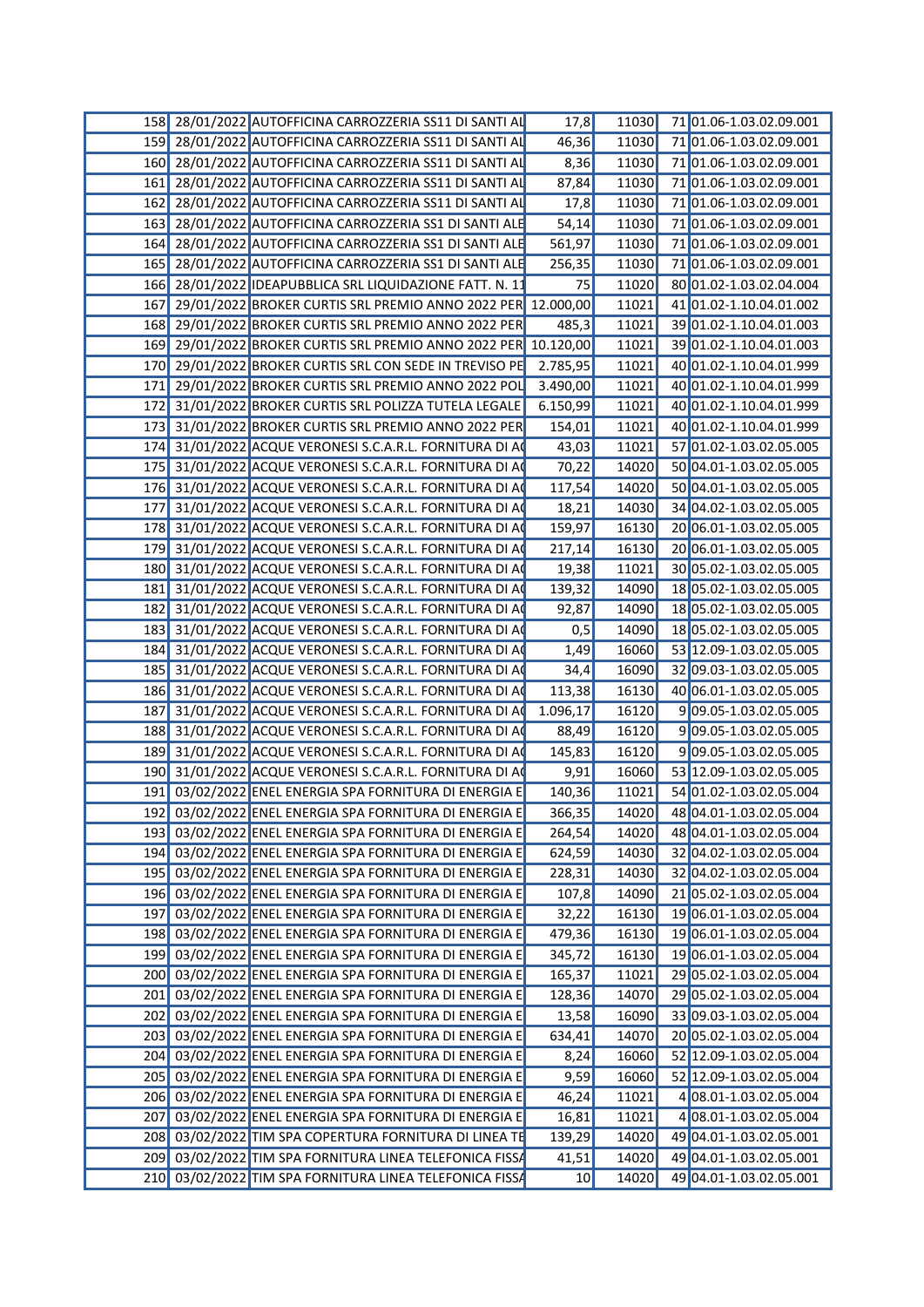| 211 04/02/2022 BROKER CURTIS SRL PREMIO ANNO 2022 PER     | 9.871,95   | 11021          | 38 01.02-1.10.04.01.001         |
|-----------------------------------------------------------|------------|----------------|---------------------------------|
| 212 04/02/2022 SOCIETA ITALIANA DEGLI AUTORI ED EDITORI   | 89,21      | 11060          | 20 01.05-1.02.01.05.001         |
| 213 04/02/2022 SICIT BITUMI SRL CON SEDE IN 35042 ESTE (P | 691,01     | 17010          | 10 10.05-1.03.01.02.999         |
| 214 04/02/2022 AGSM LIGHTING SRL CON SEDE IN VERONA -     | 37.737,96  | 17010          | 46 10.05-1.03.02.15.015         |
| 215 04/02/2022 LUFFICIO SRL CON SEDE IN VERONA - LIQUIDA  | 1.020,32   |                | 11021 11 01.02-1.03.02.99.999   |
| 216 04/02/2022 LUFFICIO SRL CON SEDE IN VERONA - LIQUIDA  | <b>268</b> | 14020          | 41 04.01-1.03.02.09.004         |
| 217 04/02/2022 LUFFICIO SRL CON SEDE IN VERONA - LIQUIDA  | 1.000,00   | 11021          | 11 01.02-1.03.02.99.999         |
|                                                           |            |                |                                 |
| 218 04/02/2022 LUFFICIO SRL CON SEDE IN VERONA - LIQUIDA  | 1.802,43   | 11021          | 10 01.02-1.03.01.02.999         |
| 219 04/02/2022 LUFFICIO SRL CON SEDE IN VERONA - LIQUID   | 61,15      | 11021          | 11 01.02-1.03.02.99.999         |
| 220 04/02/2022 AUTOFFICINA CARROZZERIA SS11 DI SANTI AI   | 77,84      | 14040          | 54 04.06-1.03.02.09.001         |
| 221 04/02/2022 AUTOFFICINA CARROZZERIA SS11 DI SANTI A    | 315,49     | 14040          | 54 04.06-1.03.02.09.001         |
| 222 04/02/2022 AUTOFFICINA CARROZZERIA SS11 DI SANTI A    | 52,16      | 14040          | 54 04.06-1.03.02.09.001         |
| 223 04/02/2022 AUTOFFICINA CARROZZERIA SS11 DI SANTI A    | 39,04      | 14040          | 54 04.06-1.03.02.09.001         |
| 224 04/02/2022 AUTOFFICINA CARROZZERIA SS11 DI SANTI A    | 39,44      | 14040          | 54 04.06-1.03.02.09.001         |
| 225 04/02/2022 AUTOFFICINA CARROZZERIA SS11 DI SANTI A    | 46,36      | 14040          | 54 04.06-1.03.02.09.001         |
| 226 04/02/2022 AVV. FRANCESCO VICENZONI CON STUDIO IN     | 760,47     | 11022          | 30 01.02-1.03.02.11.006         |
| 227 04/02/2022 AVV. FRANCESCO VICENZONI CON STUDIO IN     | 1.000,00   | 11030          | 50 01.06-1.03.02.10.001         |
| 228 04/02/2022 AVV. FRANCESCO VICENZONI CON STUDIO IN     | 136,39     | 11022          | 30 01.02-1.03.02.11.006         |
| 229 04/02/2022 EREDI DANESE MARIO DI MENEGHELLO DANI      | 2.472,44   | 14040          | 53 04.06-1.03.02.15.002         |
| 230 04/02/2022 EREDI DANESE MARIO DI MENEGHELLO DANI      | 4.739,69   | 14040          | 53 04.06-1.03.02.15.002         |
| 231 04/02/2022 EREDI DANESE MARIO DI MENEGHELLO DANI      | 781,24     | 14040          | 53 04.06-1.03.02.15.002         |
| 232 04/02/2022 ARREDO PARK SRL CON SEDE IN VERONA - LIC   | 1.161, 72  | 17010 <b>1</b> | 10 10.05-1.03.01.02.999         |
| 233 04/02/2022 ING. ALESSANDRO COCCO CON STUDIO IN RO     | 2.918,24   | 11030          | 50 01.06-1.03.02.10.001         |
|                                                           |            |                |                                 |
| 234 04/02/2022 ING. ALESSANDRO COCCO CON STUDIO IN RC     | 1.268,80   | 11030          | 50 01.06-1.03.02.10.001         |
| 235 04/02/2022 ERREGI SERVICE SRL CON SEDE IN 37036 SAN   | 797,38     | 11021          | 901.05-1.03.01.02.999           |
| 236 04/02/2022 LEGGERE SRL A SOCIO UNICO CON SEDE IN B    | 438,48     | 14070          | 40 05.02-1.03.01.01.002         |
| 237 04/02/2022 LEGGERE SRL A SOCIO UNICO CON SEDE IN BE   | 46,21      | 14070          | 40 05.02-1.03.01.01.002         |
| 238 04/02/2022 AVV. MARCO VENTURI CON STUDIO IN 37047     | 4.262,35   | 11022          | 30 01.02-1.03.02.11.006         |
| 239 04/02/2022 AVV. MARCO VENTURI CON STUDIO IN 3704      | 1.438,43   | 11022          | 30 01.02-1.03.02.11.006         |
| 240 04/02/2022 FERRAMENTA BERTOLAS BASILIO SRL CON SE     | 373,87     | 14020          | 40 04.01-1.03.01.02.999         |
| 241 04/02/2022 ASSOCIAZIONE SACRARIO DEL BALDO ONLUS      | 200        | 14090          | 10 05.02-1.04.04.01.001         |
| 242 04/02/2022 ELETTRO COS S.R.L. SERVIZIO DI MANUTENZIO  | 3.649,99   | 11021          | 701.05-1.03.02.09.008           |
| 243 04/02/2022 ELETTRO COS S.R.L. INTERVENTI STRAORDINA   | 1.262,70   | 26133          | 95 06.01-2.02.01.09.016         |
| 244 04/02/2022 ELETTRO COS S.R.L. PER LA LINTERVENTO DI   | 605,33     | 14030          | 16 04.02-1.03.02.09.004         |
| 245 07/02/2022 GLOBAL POWER SPA SERVIZIO DI FORNITURA     | 168,72     |                | 11021 53 01.02-1.03.02.05.006   |
| 246 07/02/2022 STRAPPARAVA RITA COMPENSAZIONE QUOTA       | 439,1      |                | 17010 16 10.05-1.03.02.09.004   |
| 247 07/02/2022 OFFERMANN SABINE COMPENSAZIONE QUOT        | 27,19      |                | 17010 16 10.05-1.03.02.09.004   |
| 248 07/02/2022 RIZZATTI CHIARA COMPENSAZIONE QUOTA II     | 27,19      |                | 17010 16 10.05-1.03.02.09.004   |
| 249 07/02/2022 TOZZO GIANPIETRO COMPENSAZIONE QUOT        | 50,3       |                | 17010 16 10.05-1.03.02.09.004   |
| 250 07/02/2022 GLOBAL POWER SPA SERVIZIO DI FORNITURA     | 1.148,12   | 14020          | 47 04.01-1.03.02.05.006         |
|                                                           |            |                |                                 |
| 251 07/02/2022 GLOBAL POWER S.P.A GAS NATURALE ANNO       | 1.733,33   | 14020          | 47 04.01-1.03.02.05.006         |
| 252 07/02/2022 GLOBAL POWER S.P.A GAS NATURALE ANNO       | 4.004,55   |                | 16130 38 06.01-1.03.02.05.006   |
| 253 07/02/2022 GLOBAL POWER SPA SERVIZIO DI FORNITURA     | 0,55       |                | 11021 53 01.02-1.03.02.05.006   |
| 254 07/02/2022 GLOBAL POWER SPA FORNITURA DI GAS NAT      | 775,89     |                | 11021 53 01.02-1.03.02.05.006   |
| 255 07/02/2022 GLOBAL POWER SPA FORNITURA DI GAS NAT      | 307,77     | 16130          | 18 06.01-1.03.02.05.006         |
| 256 07/02/2022 GLOBAL POWER SPA FORNITURA DI GAS NAT      | 376,51     | 16130          | 18 06.01-1.03.02.05.006         |
| 257 07/02/2022 GLOBAL POWER SPA FORNITURA DI GAS NAT      | 637,99     |                | 16130  18  06.01-1.03.02.05.006 |
| 258 07/02/2022 GLOBAL POWER S.P.A GAS NATURALE EX BIB     | 538,33     |                | 11021 53 01.02-1.03.02.05.006   |
| 259 07/02/2022 GLOBAL POWER SPA FORNITURA DI GAS NAT      | 395,61     |                | 14070 28 05.02-1.03.02.05.006   |
| 260 07/02/2022 GLOBAL POWER SPA FORNITURA DI GAS NAT      | 25,79      |                | 14070 28 05.02-1.03.02.05.006   |
| 261 09/02/2022 OMNIA SERVICE SRL UNIPERSONALE CON SED     | 404,45     | 19001          | 40 01.06-1.03.01.02.006         |
| 262 09/02/2022 OMNIA SERVICE SRL UNIPERSONALE CON SED     | 1.268,80   |                | 11022 11 01.02-1.03.02.19.005   |
| 263 09/02/2022 OMNIA SERVICE SRL UNIPERSONALE CON SED     | 259,13     |                | 19001 40 01.06-1.03.01.02.006   |
|                                                           |            |                |                                 |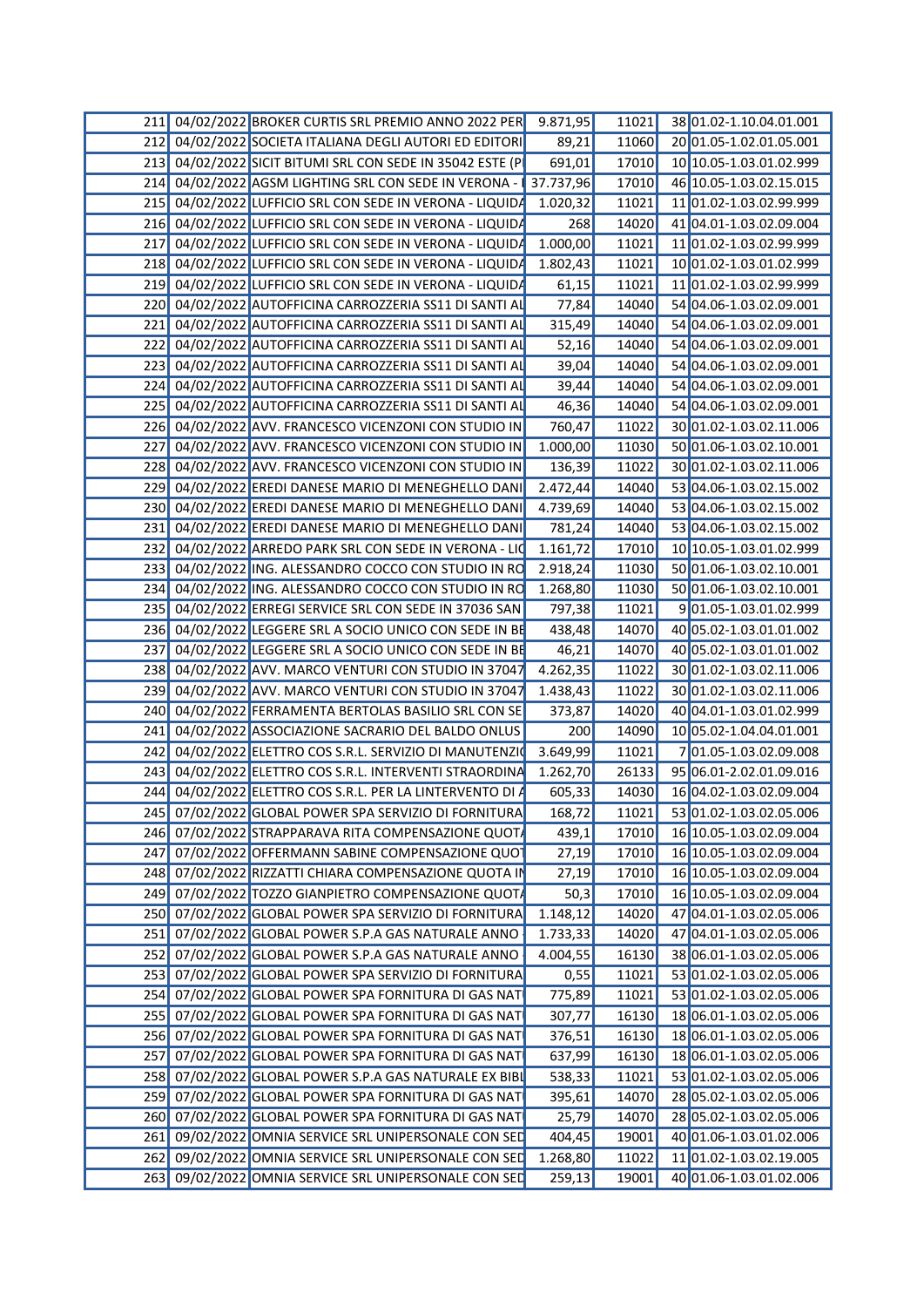| 264 09/02/2022 OMNIA SERVICE SRL UNIPERSONALE CON SED               | 395,83    | 19001 | 40 01.06-1.03.01.02.006       |
|---------------------------------------------------------------------|-----------|-------|-------------------------------|
| 265 09/02/2022 OMNIA SERVICE SRL UNIPERSONALE CON SED               | 26,39     | 19001 | 40 01.06-1.03.01.02.006       |
| 266 12/02/2022 C.E. IN FAVORE DEL CITTADINO ISCRITTO ALL            | 350       |       | 16150 31 12.05-1.04.02.02.999 |
| 267 12/02/2022 VIANOVA SPA FORNITURA E GESTIONE DELL                | 311,62    | 11021 | 55 01.02-1.03.02.05.001       |
| 268 12/02/2022 VIANOVA SPA FORNITURA E GESTIONE DELL                | 102,03    | 14020 | 49 04.01-1.03.02.05.001       |
| 269 12/02/2022 VIANOVA SPA FORNITURA E GESTIONE DELL                | 68,43     | 14070 | 27 05.02-1.03.02.05.001       |
| 270 12/02/2022 VIANOVA SPA FORNITURA E GESTIONE DELL                | 107,06    | 11021 | 55 01.02-1.03.02.05.001       |
|                                                                     |           |       |                               |
| 271 12/02/2022 VIANOVA SPA FORNITURA E GESTIONE DELLA               | 166,77    | 14030 | 33 04.02-1.03.02.05.001       |
| 272 12/02/2022 VIANOVA SPA FORNITURA E GESTIONE DELL                | 67,1      | 14090 | 17 05.02-1.03.02.05.001       |
| 273 14/02/2022 INSTALLAZIONE DI RIPETITORI DI SEGNALE DI            | 100       | 11021 | 36 03.02-1.04.04.01.001       |
| 274 14/02/2022 LIQUIDAZIONE FT. n. 234/5 DEL 30/02/22 PER 41.637,00 |           | 16160 | 11 12.07-1.04.01.02.011       |
| 275 14/02/2022 BM SERVICE SRL CON SEDE IN DALMINE - LIQ             | 537,04    | 11021 | 25 01.02-1.03.02.16.002       |
| 276 14/02/2022 CHIURLO TEC SRL CON SEDE IN 33030 CAMPO              | 661,29    | 11021 | 701.05-1.03.02.09.008         |
| 277 14/02/2022 CHIURLO TEC SRL CON SEDE IN 33030 CAMP               | 661,3     | 14020 | 41 04.01-1.03.02.09.004       |
| 278 14/02/2022 CHIURLO TEC SRL CON SEDE IN 33030 CAMP               | 718,58    | 11021 | 601.05-1.03.01.02.007         |
| 279 14/02/2022 MAGGIOLI SPA - LIQUIDAZIONE FATTURE N.               | 655,5     | 13010 | 62 03.01-1.03.02.16.999       |
| 280 14/02/2022 MAGGIOLI SPA - LIQUIDAZIONE FATTURE N.               | 433,53    | 13010 | 62 03.01-1.03.02.16.999       |
| 281 14/02/2022 IMPEGNO DI SPESA A FAVORE DI ENTI VARI P             | 92        | 19000 | 62 01.04-1.04.01.02.003       |
| 282 14/02/2022 IMPEGNO DI SPESA A FAVORE DI ENTI VARI P             | 377       | 19000 | 62 01.04-1.04.01.02.003       |
| 283 14/02/2022 IMPEGNO DI SPESA A FAVORE DI ENTI VARI P             | 27        | 19000 | 62 01.04-1.04.01.02.003       |
| 284 14/02/2022 IMPEGNO DI SPESA A FAVORE DI ENTI VARI P             | 68        | 19000 | 62 01.04-1.04.01.02.003       |
|                                                                     |           |       |                               |
| 285 14/02/2022 DOTT.SSA FRANCESCA SAMBIN DE NORCEN                  | 7.947,20  | 11022 | 81 01.01-1.03.02.01.008       |
| 286 14/02/2022 DOTT.SSA FRANCESCA SAMBIN DE NORCEN                  | 1.061,29  | 11022 | 81 01.01-1.03.02.01.008       |
| 287 14/02/2022 DOTT.SSA FRANCESCA SAMBIN DE NORCEN C                | 200       | 11022 | 83 01.01-1.03.02.01.002       |
| 288 14/02/2022 IRPEF 104/E MESE DI GENNAIO 2022                     | 330,89    | 40000 | 22 99.01-7.01.03.01.001       |
| 289 14/02/2022 SPLIT PAYMENT ISTITUZIONALE 620/E MESE ( 18.763,48   |           | 40000 | 80 99.01-7.01.01.02.001       |
| 290 14/02/2022 RECUPERO IVA ERRATA SUDDIVISIONE FATTU               | 349,43    | 40000 | 80 99.01-7.01.01.02.001       |
| 291 14/02/2022 SPLIT PAYMENT COMMERCIALE 621/E MESE                 | 11.631,14 | 19000 | 50 01.04-1.10.03.01.001       |
| 292 14/02/2022 IRPEF 106/E MESE DI GENNAIO 2022                     | 222       | 40000 | 20 99.01-7.01.02.01.001       |
| 293 14/02/2022 SALDO ANNO 2021/ACCONTO 2022 AUTOLIO                 | 3.395,86  | 19005 | 101.06-1.01.02.01.001         |
| 294 15/02/2022 INTEGRAZIONE VERSAMENTO FT. FEL 1375 DI              | 48,47     | 16090 | 20 09.03-1.03.02.99.999       |
| 295 15/02/2022 INTEGRAZIONE FT 1500133608 - 1500133610              | 300,96    | 11021 | 56 01.02-1.03.02.05.002       |
| 296 17/02/2022 ENEL ENERGIA SPA FORNITURA DI ENERGIA E              |           | 11021 | 54 01.02-1.03.02.05.004       |
|                                                                     | 4.943,47  |       |                               |
| 297 17/02/2022 ENEL ENERGIA SPA FORNITURA DI ENERGIA E              | 805,96    | 11021 | 54 01.02-1.03.02.05.004       |
| 298 17/02/2022 ENEL ENERGIA SPA FORNITURA DI ENERGIA E              | 828,96    |       | 14020 48 04.01-1.03.02.05.004 |
| 299 17/02/2022 ENEL ENERGIA SPA FORNITURA DI ENERGIA E              | 400,25    |       | 14030 32 04.02-1.03.02.05.004 |
| 300 17/02/2022 ENEL ENERGIA SPA FORNITURA DI ENERGIA E              | 2.282,38  |       | 14030 32 04.02-1.03.02.05.004 |
| 301 17/02/2022 ENEL ENERGIA SPA FORNITURA DI ENERGIA E 1.531,81     |           |       | 16130 19 06.01-1.03.02.05.004 |
| 302 17/02/2022 ENEL ENERGIA SPA FORNITURA DI ENERGIA E              | 351       |       | 16130 19 06.01-1.03.02.05.004 |
| 303 17/02/2022 ENEL ENERGIA SPA FORNITURA DI ENERGIA E              | 350,38    | 11021 | 29 05.02-1.03.02.05.004       |
| 304 17/02/2022 ENEL ENERGIA SPA FORNITURA DI ENERGIA E              | 395,96    |       | 14090 21 05.02-1.03.02.05.004 |
| 305 17/02/2022 ENEL ENERGIA SPA FORNITURA DI ENERGIA E              | 375,18    |       | 14090 21 05.02-1.03.02.05.004 |
| 306 17/02/2022 ENEL ENERGIA SPA FORNITURA DI ENERGIA E              | 209,13    |       | 14070 29 05.02-1.03.02.05.004 |
| 307 17/02/2022 ENEL ENERGIA SPA FORNITURA DI ENERGIA E              | 3.351,78  | 14070 | 20 05.02-1.03.02.05.004       |
|                                                                     |           |       |                               |
| 308 17/02/2022 ENEL ENERGIA SPA FORNITURA DI ENERGIA E              | 1.203,84  | 14070 | 2005.02-1.03.02.05.004        |
| 309 17/02/2022 ENEL ENERGIA SPA FORNITURA DI ENERGIA E              | 60,17     | 16060 | 52 12.09-1.03.02.05.004       |
| 310 17/02/2022 ENEL ENERGIA SPA FORNITURA DI ENERGIA E              | 138,57    | 11021 | 4 08.01-1.03.02.05.004        |
| 311 17/02/2022 ENEL ENERGIA SPA FORNITURA DI ENERGIA E              | 313,21    | 11021 | 4 08.01-1.03.02.05.004        |
| 312 17/02/2022 ENEL ENERGIA SPA FORNITURA DI ENERGIA E              | 347,96    | 11021 | 4 08.01-1.03.02.05.004        |
| 313 19/02/2022 STIPENDI MESE DI FEBBRAIO                            | 3.576,70  | 11010 | 10 01.01-1.03.02.01.001       |
| 314 19/02/2022 STIPENDI MESE DI FEBBRAIO                            | 524,32    | 11010 | 10 01.01-1.03.02.01.001       |
| 315 19/02/2022 Contributo IRAP - VERS.C/ENTE FEBBRAIO               | 304,01    |       | 11010 15 01.01-1.02.01.01.001 |
| 316 19/02/2022 Contributo IRAP - VERS.C/ENTE FEBBRAIO               | 44,58     |       | 11010 15 01.01-1.02.01.01.001 |
|                                                                     |           |       |                               |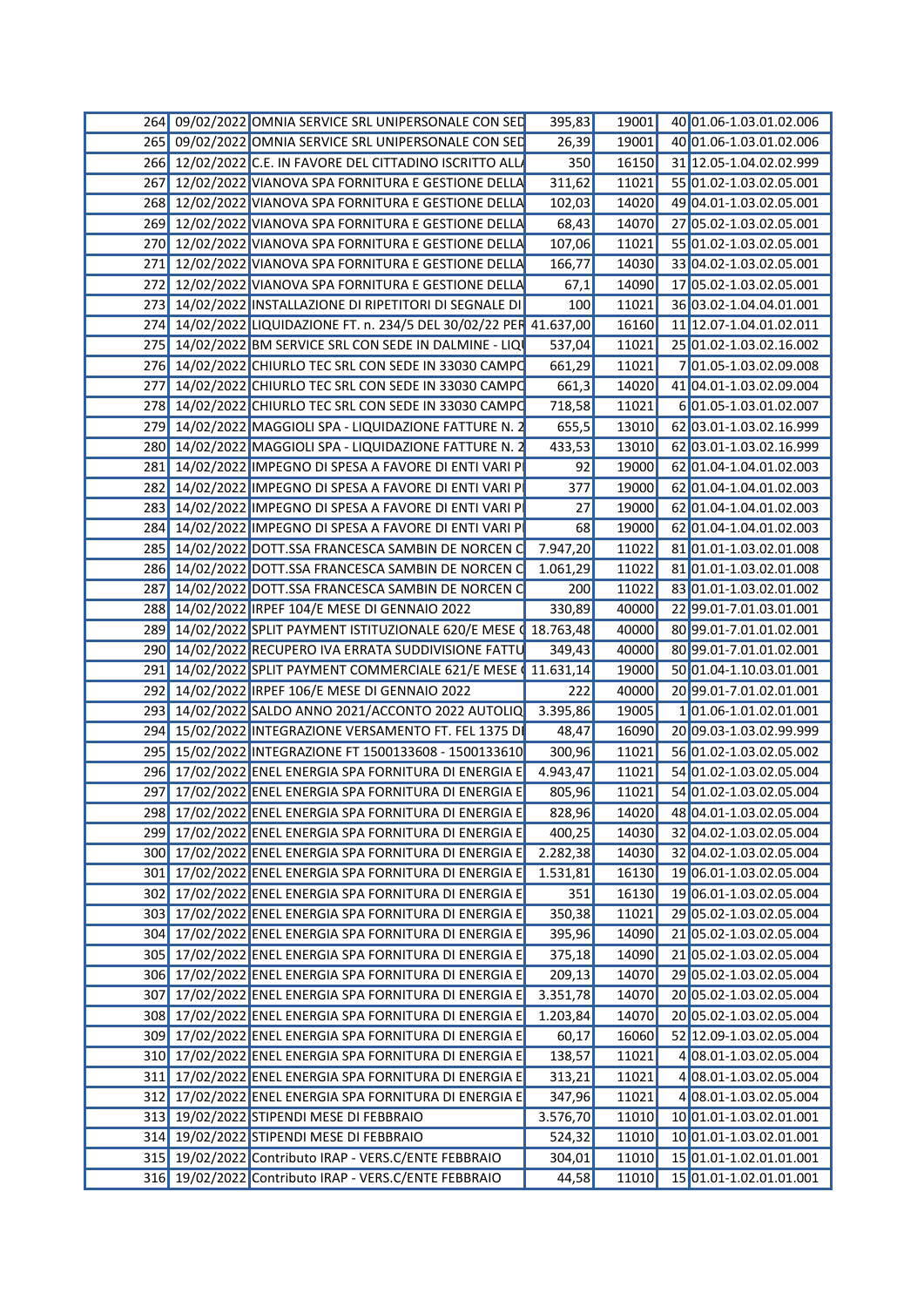| 317          | 19/02/2022 STIPENDIO MESE DI FEBBRAIO                        | 643,88   | 11020 | 5 01.02-1.01.02.02.001  |
|--------------|--------------------------------------------------------------|----------|-------|-------------------------|
| 318 <b>1</b> | 19/02/2022 STIPENDI MESE DI FEBBRAIO                         | 2.157,27 | 11020 | 10 01.02-1.01.01.01.002 |
| 319          | 19/02/2022 Contributo Cpdel - VERS.C/ENTE FEBBRAIO           | 523,89   | 11020 | 20 01.02-1.01.02.01.001 |
|              | 320 19/02/2022 Contributo TFR - VERS.C/ENTE FEBBRAIO         | 106,38   | 11020 | 20 01.02-1.01.02.01.001 |
| 321          | 19/02/2022 Contributo IRAP - VERS.C/ENTE FEBBRAIO            | 91,03    | 11020 | 21 01.02-1.02.01.01.001 |
| 322          | 19/02/2022 STIPENDI MESE DI FEBBRAIO                         | 47,12    | 11020 | 25 01.02-1.01.01.01.002 |
| 323          | 19/02/2022 Contributo Cpdel - VERS.C/ENTE FEBBRAIO           | 11,21    | 11020 | 35 01.02-1.01.02.01.001 |
| 324          | 19/02/2022 Contributo IRAP - VERS.C/ENTE FEBBRAIO            | 4,01     | 11020 | 36 01.02-1.02.01.01.001 |
| 325          | 19/02/2022 STIPENDI MESE DI FEBBRAIO                         | 3.319,07 | 11022 | 85 01.03-1.01.01.01.002 |
| 326          | 19/02/2022 Contributo Cpdel - VERS.C/ENTE FEBBRAIO           | 797,61   | 11022 | 90 01.03-1.01.02.01.001 |
| 327          | 19/02/2022 Contributo Inadel Previdenza - VERS.C/ENTE F      | 49,21    | 11022 | 90 01.03-1.01.02.01.001 |
| 328          | 19/02/2022 Contributo TFR - VERS.C/ENTE FEBBRAIO             | 78,69    | 11022 | 90 01.03-1.01.02.01.001 |
| 329          | 19/02/2022 Contributo IRAP - VERS.C/ENTE FEBBRAIO            | 284,86   | 11022 | 91 01.03-1.02.01.01.001 |
| 330          | 19/02/2022 STIPENDI MESE DI FEBBRAIO                         | 7.019,65 | 11030 | 10 01.06-1.01.01.01.002 |
| 331          | 19/02/2022 Contributo Cpdel - VERS.C/ENTE FEBBRAIO           | 1.687,59 | 11030 | 20 01.06-1.01.02.01.001 |
| 332          | 19/02/2022 Contributo Inadel Previdenza - VERS.C/ENTE F      | 99,87    | 11030 | 20 01.06-1.01.02.01.001 |
| 333          | 19/02/2022 Contributo TFR - VERS.C/ENTE FEBBRAIO             | 172,95   | 11030 | 20 01.06-1.01.02.01.001 |
| 334          | 19/02/2022 Contributo IRAP - VERS.C/ENTE FEBBRAIO            | 602,69   | 11030 | 25 01.06-1.02.01.01.001 |
| 335          | 19/02/2022 STIPENDI MESE DI FEBBRAIO                         | 1.713,04 | 11040 | 5 01.07-1.01.01.01.002  |
| 336          | 19/02/2022 Contributo Cpdel - VERS.C/ENTE FEBBRAIO           | 407,7    | 11040 | 10 01.07-1.01.02.01.001 |
| 337          | 19/02/2022 Contributo Inadel Previdenza - VERS.C/ENTE F      | 49,21    | 11040 | 10 01.07-1.01.02.01.001 |
|              | 338 19/02/2022 Contributo IRAP - VERS.C/ENTE FEBBRAIO        | 145,61   | 11040 | 11 01.07-1.02.01.01.001 |
| 339          | 19/02/2022 STIPENDI MESE DI FEBBRAIO                         | 2.440,73 | 11070 | 20 01.04-1.01.01.01.002 |
| 340I         | 19/02/2022 Contributo Cpdel - VERS.C/ENTE FEBBRAIO           | 593,25   | 11070 | 30 01.04-1.01.02.01.001 |
| 341          | 19/02/2022 Contributo TFR - VERS.C/ENTE FEBBRAIO             | 119,66   | 11070 | 30 01.04-1.01.02.01.001 |
| 342          | 19/02/2022 Contributo IRAP - VERS.C/ENTE FEBBRAIO            | 211,87   | 11070 | 31 01.04-1.02.01.01.001 |
| 343          | 19/02/2022 STIPENDI MESE DI FEBBRAIO                         | 1.789,59 | 13010 | 10 03.01-1.01.01.01.002 |
| 344          | 19/02/2022 Contributo Cpdel - VERS.C/ENTE FEBBRAIO           | 434,68   | 13010 | 20 03.01-1.01.02.01.001 |
| 345          | 19/02/2022 Contributo TFR - VERS.C/ENTE FEBBRAIO             | 87,85    | 13010 | 20 03.01-1.01.02.01.001 |
| 346          | 19/02/2022 Contributo IRAP - VERS.C/ENTE FEBBRAIO            | 155,24   | 13010 | 21 03.01-1.02.01.01.001 |
| 347          | 19/02/2022 STIPENDI MESE DI FEBBRAIO                         | 922,17   | 16150 | 90 12.05-1.01.01.01.002 |
| 348          | 19/02/2022 Contributo Cpdel - VERS.C/ENTE FEBBRAIO           | 223,9    | 16150 | 92 12.05-1.01.02.01.001 |
|              | 349 19/02/2022 Contributo TFR - VERS.C/ENTE FEBBRAIO         | 45,32    | 16150 | 92 12.05-1.01.02.01.001 |
|              | 350 19/02/2022 Contributo IRAP - VERS.C/ENTE FEBBRAIO        | 79,97    | 16150 | 94 12.05-1.02.01.01.001 |
|              | 351 19/02/2022 STIPENDIO MESE DI FEBBRAIO                    | 935,47   | 19000 | 90 01.02-1.01.01.01.004 |
| 352          | 19/02/2022 STIPENDIO MESE DI FEBBRAIO                        | 197,83   | 19000 | 90 01.02-1.01.01.01.004 |
|              | 353 19/02/2022 STIPENDIO MESE DI FEBBRAIO                    | 456,62   | 19000 | 90 01.02-1.01.01.01.004 |
|              | 354 19/02/2022 STIPENDIO MESE DI FEBBRAIO                    | 1.538,77 | 19000 | 90 01.02-1.01.01.01.004 |
|              | 355 19/02/2022 STIPENDIO MESE DI FEBBRAIO                    | 21       | 19000 | 90 01.02-1.01.01.01.004 |
|              | 356 19/02/2022 STIPENDIO MESE DI FEBBRAIO                    | 22       | 19000 | 90 01.02-1.01.01.01.004 |
| 357          | 19/02/2022 Contributo Cpdel - VERS.C/ENTE FEBBRAIO           | 756,03   | 19000 | 96 01.02-1.01.02.01.001 |
| 358          | 19/02/2022 Contributo Inadel Previdenza - VERS.C/ENTE F      | 38,61    | 19000 | 96 01.02-1.01.02.01.001 |
|              | 359 19/02/2022 Contributo TFR - VERS.C/ENTE FEBBRAIO         | 9,67     | 19000 | 96 01.02-1.01.02.01.001 |
|              | 360 19/02/2022 Contributo IRAP - VERS.C/ENTE FEBBRAIO        | 257,37   | 19000 | 97 01.02-1.02.01.01.001 |
| 361          | 19/02/2022 STIPENDIO MESE DI FEBBRAIO                        | 1.076,92 | 19002 | 11 01.02-1.01.01.01.004 |
| 362          | 19/02/2022 Contributo Cpdel - VERS.C/ENTE FEBBRAIO           | 256,31   | 19002 | 12 01.06-1.01.02.01.001 |
| 363          | 19/02/2022 Contributo Inadel Previdenza - VERS.C/ENTE F      | 31,02    | 19002 | 12 01.06-1.01.02.01.001 |
| 364          | 19/02/2022 Contributo IRAP - VERS.C/ENTE FEBBRAIO            | 91,54    | 19002 | 13 01.06-1.02.01.01.001 |
| 365          | 19/02/2022 Contributo Cpdel - VERS.C/DIP.TE FEBBRAIO         | 2.116,18 | 40000 | 10 99.01-7.01.02.02.001 |
|              | 366 19/02/2022 Contributo F.do Prev.za e Credito - VERS.C/DI | 83,7     | 40000 | 10 99.01-7.01.02.02.001 |
| 367          | 19/02/2022 Contributo Inadel Previdenza - VERS.C/DIP.TE      | 186,05   | 40000 | 10 99.01-7.01.02.02.001 |
| 368I         | 19/02/2022 Add.Com. - VERS. FEBBRAIO                         | 309,48   | 40000 | 20 99.01-7.01.02.01.001 |
| 369          | 19/02/2022 IRPEF Codice 1001 - VERS. FEBBRAIO                | 3.007,58 | 40000 | 20 99.01-7.01.02.01.001 |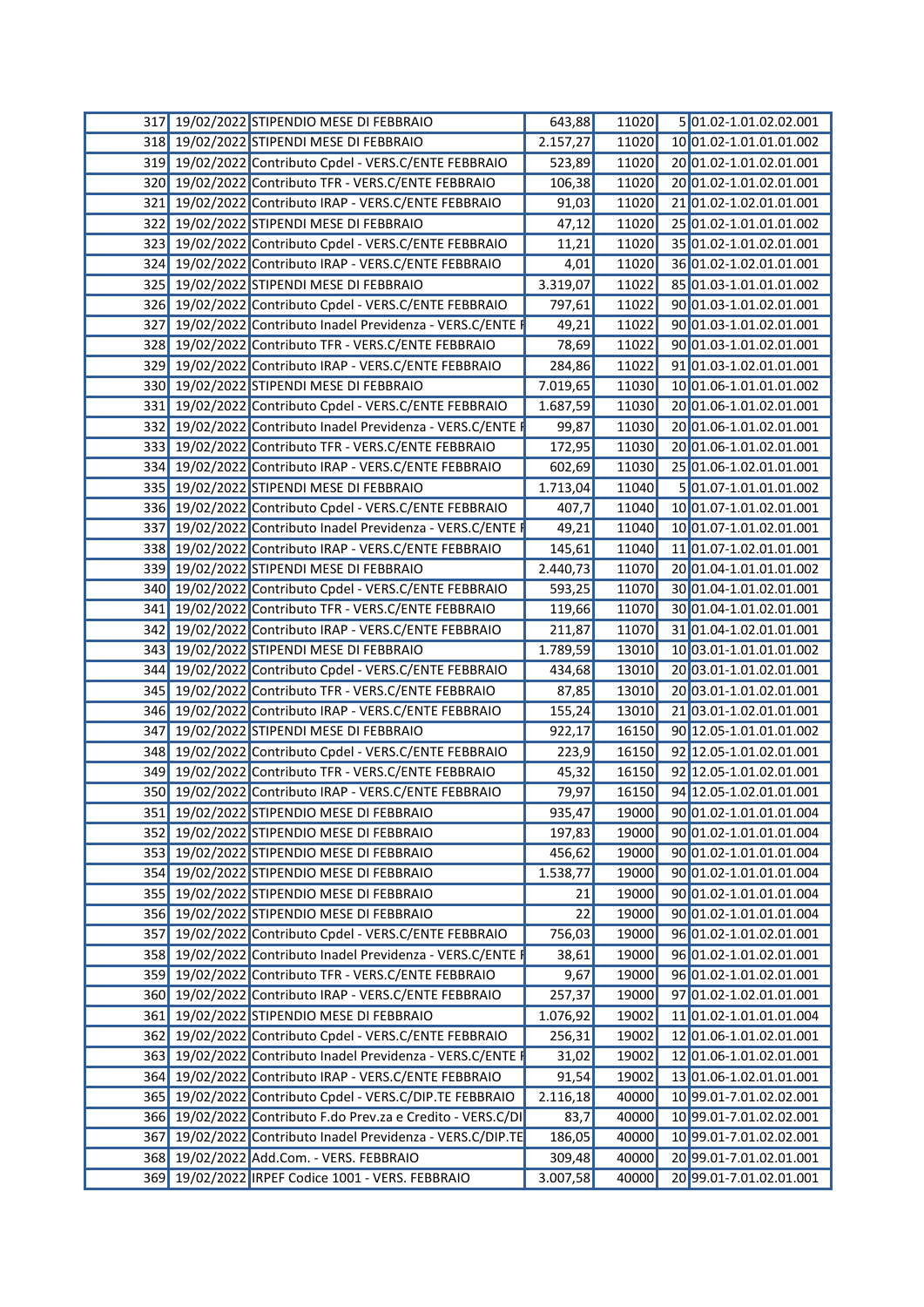|  | 370 19/02/2022 STIPENDIO MESE DI FEBBRAIO                         | 430,17   | 40000 | 20 99.01-7.01.02.01.001       |
|--|-------------------------------------------------------------------|----------|-------|-------------------------------|
|  | 371 19/02/2022 Veneto - Add.Reg. - VERS. FEBBRAIO                 | 691,09   | 40000 | 20 99.01-7.01.02.01.001       |
|  | 372 19/02/2022 AI9-Cessione V / Prestito ADV FINANCE - VERS       | 500      | 40000 | 30 99.01-7.01.02.99.999       |
|  | 373 19/02/2022 D84-CESSIONE IBL - VERS. FEBBRAIO                  | 147      | 40000 | 30 99.01-7.01.02.99.999       |
|  | 374 19/02/2022 E41-Cessione V / Prestito COMPASS - VERS. F        | 348      | 40000 | 30 99.01-7.01.02.99.999       |
|  | 375 19/02/2022 Sindacato CISL - VERS. FEBBRAIO                    | 125,97   | 40000 | 30 99.01-7.01.02.99.999       |
|  | 376 19/02/2022 Y10-Tratten. Cat. IO - VERS. FEBBRAIO              | -53      | 40000 | 30 99.01-7.01.02.99.999       |
|  | 377 19/02/2022 Y11-Pignoramento - VERS. FEBBRAIO                  | 174,26   | 40000 | 30 99.01-7.01.02.99.999       |
|  | 378 21/02/2022 ACQUE VERONESI S.C.A.R.L. FORNITURA DI AO          | 2.651,23 | 14030 | 34 04.02-1.03.02.05.005       |
|  |                                                                   |          |       |                               |
|  | 379 21/02/2022 ACQUE VERONESI S.C.A.R.L. FORNITURA DI A           | 960,74   | 14030 | 34 04.02-1.03.02.05.005       |
|  | 380 22/02/2022 POSTE ITALIANE SPA CON SEDE LEGALE IN RO           | 979,8    | 11021 | 25 01.02-1.03.02.16.002       |
|  | 381 22/02/2022 EREDI DANESE MARIO DI MENEGHELLO DANI              | 3.996,69 | 14040 | 53 04.06-1.03.02.15.002       |
|  | 382 22/02/2022 PUBLIKA SERVIZI SRL CON SEDE IN VIADANA            | 1.769,00 | 11030 | 50 01.06-1.03.02.10.001       |
|  | 383 22/02/2022 SUPERBETON SPA CON SEDE IN SUSEGANA (              | 274,51   | 17010 | 10 10.05-1.03.01.02.999       |
|  | 384 22/02/2022 SUPERBETON SPA CON SEDE IN SUSEGANA (              | 750,29   | 17010 | 16 10.05-1.03.02.09.004       |
|  | 385 22/02/2022 SUPERBETON SPA CON SEDE IN SUSEGANA (              | 512,4    | 17010 | 16 10.05-1.03.02.09.004       |
|  | 386 22/02/2022 HALLEY VENETO SRL CON SEDE IN 30020 MAR 21.350,00  |          | 11022 | 11 01.02-1.03.02.19.005       |
|  | 387 22/02/2022 CASA DEI DETERSIVI E PROFUMI SNC CON SEI           | 320,79   | 11021 | 901.05-1.03.01.02.999         |
|  | 388 22/02/2022 CASA DEI DETERSIVI E PROFUMI SNC CON SED           | 326,78   | 11021 | 901.05-1.03.01.02.999         |
|  | 389 22/02/2022 CASA DEI DETERSIVI E PROFUMI SNC CON SED           | 213,1    | 11021 | 901.05-1.03.01.02.999         |
|  | 390 22/02/2022 VELOCAR SRL - LIQUIDAZIONE FATTURA N. 43           | 1.525,00 | 11021 | 35 03.02-1.03.02.99.999       |
|  | 391 22/02/2022 C.E. PER IL SERVIZIO DI AIUTO ACCOMPAGNA           | 1.870,00 | 16150 | 35 12.02-1.04.04.01.001       |
|  | 392 22/02/2022 ENTE NAZIONALE PROTEZIONE ANIMALI - ON             | 141,03   | 16150 | 10 12.07-1.03.02.15.011       |
|  | 393 22/02/2022 PASQUALOTTO SRL CON SEDE IN 37041 ALBA 44.995,14   |          | 16120 | 11 09.05-1.03.02.09.012       |
|  | 394 22/02/2022 LIQUIDAZIONE FATTURA A FAVORE DELLA CO             | 479,06   | 16060 | 51 12.09-1.03.02.18.014       |
|  | 395 22/02/2022 LIQUIDAZIONE FATTURA A FAVORE DELLA DI             | 364,78   | 11022 | 11 01.02-1.03.02.19.005       |
|  | 396 22/02/2022 REINTROITO QUOTA PARTE FT.N.5 DEL 03.02.           | 894      | 40000 | 50 99.01-7.02.99.99.999       |
|  | 397 22/02/2022 C.E. IN FAVORE DEL CITTADINO ISCRITTO ALL          | 300      | 16150 | 31 12.05-1.04.02.02.999       |
|  | 398 22/02/2022 QUOTA ASSOCIATIVA 2022                             | 507,09   | 11022 | 60 01.01-1.03.02.99.003       |
|  |                                                                   |          |       |                               |
|  | 399 22/02/2022 DOCUMENTI DI RIMBORSO EMESSI AI FINI IM            | 1.335,13 | 19000 | 60 01.04-1.09.99.04.001       |
|  | 400 22/02/2022 SOCIETA TELEPASS SPA QUOTA ASSOCIATIVA             | 1,03     | 16150 | 41 12.02-1.03.02.09.001       |
|  | 401 22/02/2022 SOCIETA TELEPASS SPA QUOTA ASSOCIATIVA             | 0,23     | 16150 | 41 12.02-1.03.02.09.001       |
|  | 402 22/02/2022 AUTOSTRADE PER LITALIA PER I PEDAGGI AU            | 94,43    | 16150 | 41 12.02-1.03.02.09.001       |
|  | 403 22/02/2022 AUTOSTRADE PER LITALIA PER I PEDAGGI AUT           | 20,77    | 16150 | 41 12.02-1.03.02.09.001       |
|  | 404 23/02/2022 C.E. PER IL SERVIZIO DI AIUTO, ACCOMPAGNA 1.870,00 |          |       | 16150 35 12.02-1.04.04.01.001 |
|  | 405 23/02/2022 SERVIZIO DI VIGILANZA STRADALE SUGLI ATTI 1.103,00 |          | 14020 | 60 04.01-1.04.04.01.001       |
|  | 406 23/02/2022 GESTIONE DEL MUSEO NAPOLEONICO DI ARC              | 120      | 14090 | 24 05.02-1.04.04.01.001       |
|  | 407 23/02/2022 GESTIONE DELLA BIBLIOTECA COMUNALE FEE             | 600      | 14070 | 42 05.02-1.04.04.01.001       |
|  | 408 25/02/2022 SCADENZA DELLE ANNUALI TASSE DI PROPRIE            | 60,25    | 11030 | 72 01.05-1.02.01.09.001       |
|  | 409 25/02/2022 SCADENZA DELLE ANNUALI TASSE DI PROPRIE            | 45,18    | 11030 | 72 01.05-1.02.01.09.001       |
|  | 410 25/02/2022 SCADENZA DELLE ANNUALI TASSE DI PROPRIE            | 35,15    | 11030 | 72 01.05-1.02.01.09.001       |
|  | 411 25/02/2022 SCADENZA DELLE ANNUALI TASSE DI PROPRIE            | 290,7    | 11030 | 72 01.05-1.02.01.09.001       |
|  | 412 25/02/2022 SCADENZA DELLE ANNUALI TASSE DI PROPRIE            | 290,7    | 11030 | 72 01.05-1.02.01.09.001       |
|  | 413 25/02/2022 RIMBORSO IMU 2016-2020                             | 424,27   | 19000 | 60 01.04-1.09.99.04.001       |
|  |                                                                   |          | 19000 |                               |
|  | 414 25/02/2022 RIMBORSO IMU 2016-2019                             | 201,8    |       | 60 01.04-1.09.99.04.001       |
|  | 415 25/02/2022 RIMBORSO IMU 2016-2019                             | 201,8    | 19000 | 60 01.04-1.09.99.04.001       |
|  | 416 25/02/2022 RIMBORSO IMU 2016-2019                             | 296,74   | 19000 | 60 01.04-1.09.99.04.001       |
|  | 417 25/02/2022 RIMBORSO IMU 2020                                  | 794,25   | 19000 | 60 01.04-1.09.99.04.001       |
|  | 418 25/02/2022 RIMBORSO IMU 2016-2019                             | 49,46    | 19000 | 60 01.04-1.09.99.04.001       |
|  | 419 25/02/2022 RIMBORSO IMU 2015-2019                             | 550,76   | 19000 | 60 01.04-1.09.99.04.001       |
|  | 420 25/02/2022 RIMBORSO PER SPESE DI NOTIFICHE PER CON            | 5,88     | 13010 | 6103.01-1.03.02.04.004        |
|  | 421 25/02/2022 RIMBORSO PER SPESE DI NOTIFICHE PER CON            | 17,64    | 13010 | 61 03.01-1.03.02.04.004       |
|  | 422 25/02/2022 RIMBORSO PER SPESE DI NOTIFICHE PER CON            | 5,88     | 13010 | 61 03.01-1.03.02.04.004       |
|  |                                                                   |          |       |                               |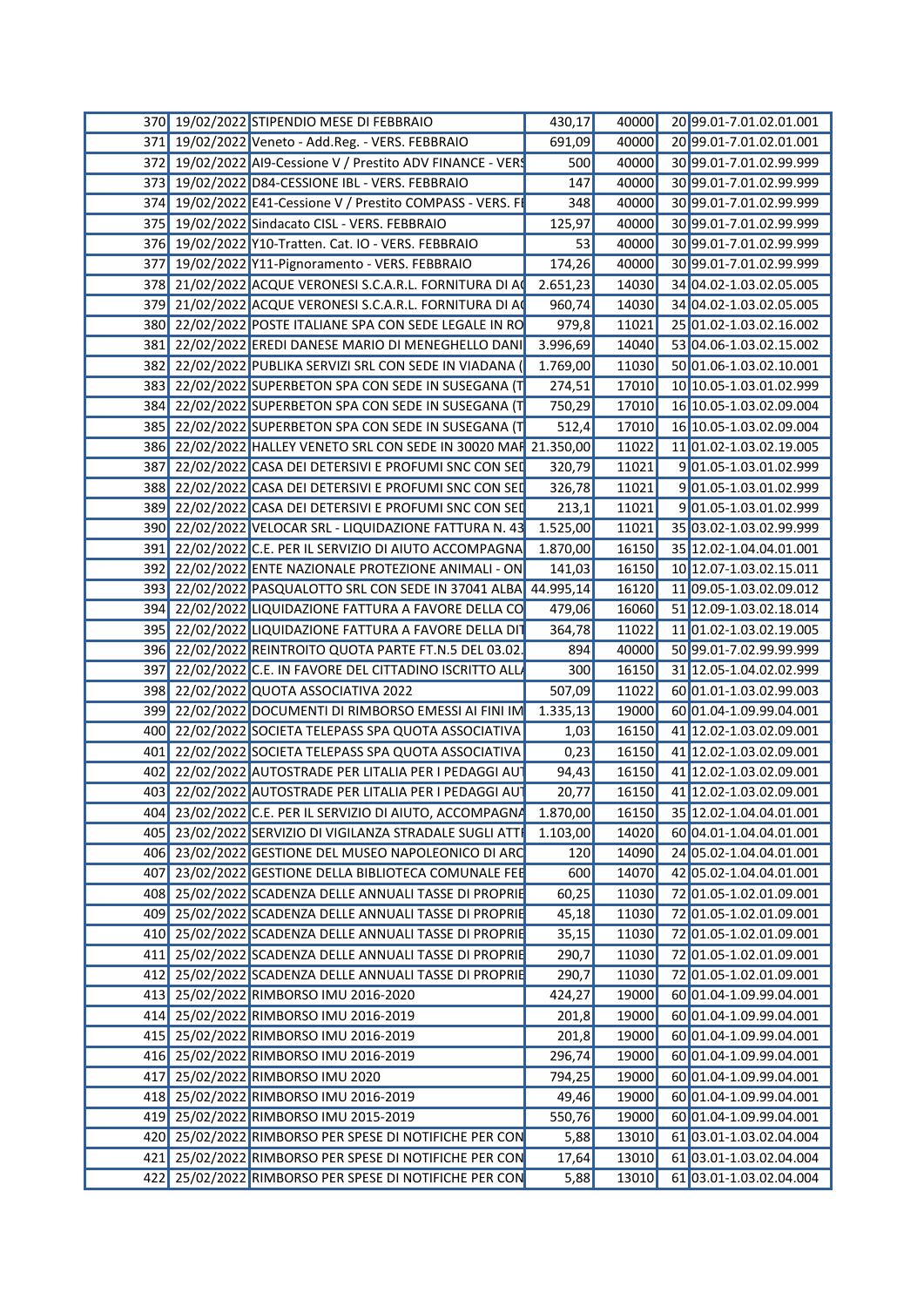|     | 423 25/02/2022 RIMBORSO PER SPESE DI NOTIFICHE PER CON            | 11,76    | 61 03.01-1.03.02.04.004<br>13010 |
|-----|-------------------------------------------------------------------|----------|----------------------------------|
|     | 424 25/02/2022 RIMBORSO PER SPESE DI NOTIFICHE PER CON            | 47,04    | 6103.01-1.03.02.04.004<br>13010  |
|     | 425 25/02/2022 RIMBORSO PER SPESE DI NOTIFICHE PER COM            | 5,88     | 13010<br>61 03.01-1.03.02.04.004 |
|     | 426 25/02/2022 RIMBORSO PER SPESE DI NOTIFICHE PER CON            | 5,88     | 61 03.01-1.03.02.04.004<br>13010 |
|     | 427 25/02/2022 RIMBORSO PER SPESE DI NOTIFICHE PER CON            | 10,18    | 6103.01-1.03.02.04.004<br>13010  |
|     | 428 25/02/2022 RIMBORSO PER SPESE DI NOTIFICHE PER CON            | 12,38    | 61 03.01-1.03.02.04.004<br>13010 |
| 429 | 25/02/2022 RIMBORSO PER SPESE DI NOTIFICHE PER CON                | 5,88     | 61 03.01-1.03.02.04.004<br>13010 |
|     | 430 25/02/2022 RIMBORSO PER SPESE DI NOTIFICHE PER CON            | 17,64    | 61 03.01-1.03.02.04.004<br>13010 |
|     | 431 25/02/2022 RIMBORSO PER SPESE DI NOTIFICHE PER CON            | 11,76    | 13010<br>61 03.01-1.03.02.04.004 |
|     | 432 25/02/2022 RIMBORSO PER SPESE DI NOTIFICHE PER CON            | 5,88     | 61 03.01-1.03.02.04.004<br>13010 |
|     | 433 25/02/2022 RIMBORSO PER SPESE DI NOTIFICHE PER CON            | 5,88     | 6103.01-1.03.02.04.004<br>13010  |
|     | 434 25/02/2022 RIMBORSI TASI ANNO 2017-2018                       | 223,48   | 19000<br>60 01.04-1.09.99.04.001 |
|     |                                                                   |          | 19000<br>60 01.04-1.09.99.04.001 |
|     | 435 25/02/2022 RIMBORSO TASI ANNI 2016-2019                       | 75,74    |                                  |
|     | 436 25/02/2022 RIMBORSI TASI ANNI 2016-2019                       | 440,98   | 19000<br>60 01.04-1.09.99.04.001 |
|     | 437 25/02/2022 RIMBORSO TASI 2016-2019                            | 56,51    | 19000<br>60 01.04-1.09.99.04.001 |
|     | 438 25/02/2022 RIMBORSO TASI ANNI 2016-2019                       | 49,43    | 60 01.04-1.09.99.04.001<br>19000 |
|     | 439 25/02/2022 RIMBORSO TASI ANNI 2016-2019                       | 76,69    | 19000<br>60 01.04-1.09.99.04.001 |
|     | 440 25/02/2022 RIMBORSO TASI ANNI 2015-2019                       | 126,37   | 19000<br>62 01.04-1.04.01.02.003 |
|     | 441 25/02/2022 RIMBORSO TASI ANNI 2017                            | 12,87    | 19000<br>62 01.04-1.04.01.02.003 |
|     | 442 25/02/2022 RIMBORSO TASI ANNO 2017                            | 45,69    | 19000<br>60 01.04-1.09.99.04.001 |
|     | 443 08/03/2022 LIQUIDAZIONE FT. n.3PA DEL 11/02/22 IN FAV         | 338,6    | 55 12.04-1.04.02.02.999<br>16150 |
|     | 444 08/03/2022 FRS CONSULTING SRL CON SEDE IN VERONA              | 427      | 11023<br>13 01.05-1.03.02.04.999 |
|     | 445 09/03/2022 VIANOVA SPA FORNITURA E GESTIONE DELLA             | 341,22   | 11021<br>55 01.02-1.03.02.05.001 |
|     | 446 09/03/2022 VIANOVA SPA FORNITURA E GESTIONE DELLA             | 67,76    | 14070<br>27 05.02-1.03.02.05.001 |
|     | 447 09/03/2022 VIANOVA SPA FORNITURA E GESTIONE DELL              | 155,54   | 14030<br>33 04.02-1.03.02.05.001 |
|     | 448 09/03/2022 VIANOVA SPA FORNITURA E GESTIONE DELLA             | 113,25   | 14020<br>49 04.01-1.03.02.05.001 |
|     | 449 09/03/2022 VIANOVA SPA FORNITURA E GESTIONE DELLA             | 121,55   | 14020<br>49 04.01-1.03.02.05.001 |
|     | 450 09/03/2022 VIANOVA SPA FORNITURA E GESTIONE DELLA             | 67,1     | 14090<br>17 05.02-1.03.02.05.001 |
|     | 451 09/03/2022 ENEL ENERGIA SPA FORNITURA DI ENERGIA E            | 1.668,54 | 11021<br>54 01.02-1.03.02.05.004 |
|     | 452 09/03/2022 ENEL ENERGIA SPA FORNITURA DI ENERGIA E            | 1.703,10 | 11021<br>54 01.02-1.03.02.05.004 |
|     | 453 09/03/2022 ENEL ENERGIA SPA FORNITURA DI ENERGIA E            | 2.030,69 | 14020<br>48 04.01-1.03.02.05.004 |
|     |                                                                   |          |                                  |
|     | 454 09/03/2022 ENEL ENERGIA SPA FORNITURA DI ENERGIA E            | 1.192,04 | 14020<br>48 04.01-1.03.02.05.004 |
|     | 455 09/03/2022 ENEL ENERGIA SPA FORNITURA DI ENERGIA E            | 588,3    | 14090<br>21 05.02-1.03.02.05.004 |
|     | 456 09/03/2022 ENEL ENERGIA SPA FORNITURA DI ENERGIA E            | 860,67   | 20 05.02-1.03.02.05.004<br>14070 |
|     | 457 09/03/2022 FORNITURA DI ENERGIA ELETTRICA PER GLI E           | 933,63   | 14070 2005.02-1.03.02.05.004     |
|     | 458 09/03/2022 ENEL ENERGIA SPA FORNITURA DI ENERGIA E            | 45,97    | 16060 52 12.09-1.03.02.05.004    |
|     | 459 11/03/2022 AUTORITA NAZIONALE ANTICORRUZIONE - AI             | 255      | 11022<br>40 01.02-1.03.02.13.999 |
|     | 460 11/03/2022 ACQUE VERONESI S.C.A.R.L. FORNITURA DI AO          | 126,67   | 14030 34 04.02-1.03.02.05.005    |
|     | 461 11/03/2022 MAGGIOLI SPA CON SEDE IN 47822 SANTARC             | 927,2    | 11021<br>11 01.02-1.03.02.99.999 |
|     | 462 11/03/2022 IMPR. CRESTANI GILBERTO E C.REALIZZ. PISTA         | 3.119,43 | 17010<br>16 10.05-1.03.02.09.004 |
|     | 463 11/03/2022 IMPR. CRESTANI GILBERTO REALIZZAZIONE PI           | 2.242,86 | 17010 10 10.05-1.03.01.02.999    |
|     | 464 11/03/2022 CRESTANI GILBERTO E C. LAVORI REALIZZ. PIS         | 4.990,00 | 27010 61 10.05-2.02.01.09.012    |
|     | 465 11/03/2022 IMPR. CRESTANI GILBERTO REALIZZ. PISTAQ C          | 647,71   | 45 10.05-2.02.01.09.012<br>27010 |
|     | 466 11/03/2022 GEOM. ALBERTO ALBERTINO CON STUDIO IN              | 1.601,25 | 11030<br>50 01.06-1.03.02.10.001 |
|     | 467 11/03/2022 LEGGERE SRL CON SEDE IN BERGAMO - LIQU             | 203,35   | 14070<br>40 05.02-1.03.01.01.002 |
|     | 468 11/03/2022 LEGGERE SRL CON SEDE IN BERGAMO - LIQU             | 8,41     | 14070<br>40 05.02-1.03.01.01.002 |
|     | 469 11/03/2022 ING. ANDREA FRISO CON STUDIO IN VERONA             | 1.129,90 | 11021<br>16 01.05-1.03.02.04.004 |
|     |                                                                   |          |                                  |
|     | 470 11/03/2022 EREDI DANESE MARIO DI MENEGHELLO DANI              | 1.037,00 | 14040<br>53 04.06-1.03.02.15.002 |
|     | 471 11/03/2022 SER.I.T. SRL CON SEDE IN CAVAION VERONES 47.932,73 |          | 16090 10 09.03-1.03.02.15.004    |
|     | 472 12/03/2022 IRPEF 104/E MESE DI FEBBRAIO 2022                  | 2.507,77 | 40000<br>22 99.01-7.01.03.01.001 |
|     | 473 12/03/2022 SPLIT PAYMENT ISTITUZIONALE 620/E MESE F 26.995,79 |          | 80 99.01-7.01.01.02.001<br>40000 |
|     | 474 12/03/2022 SPLIT PAYMENT COMMERCIALE 621/E MESE I             | 1.196,66 | 19000 50 01.04-1.10.03.01.001    |
|     | 475 12/03/2022 C.E. PER ADESIONE PROGETTO RIA 8ANNUAL             | 300      | 16150 55 12.04-1.04.02.02.999    |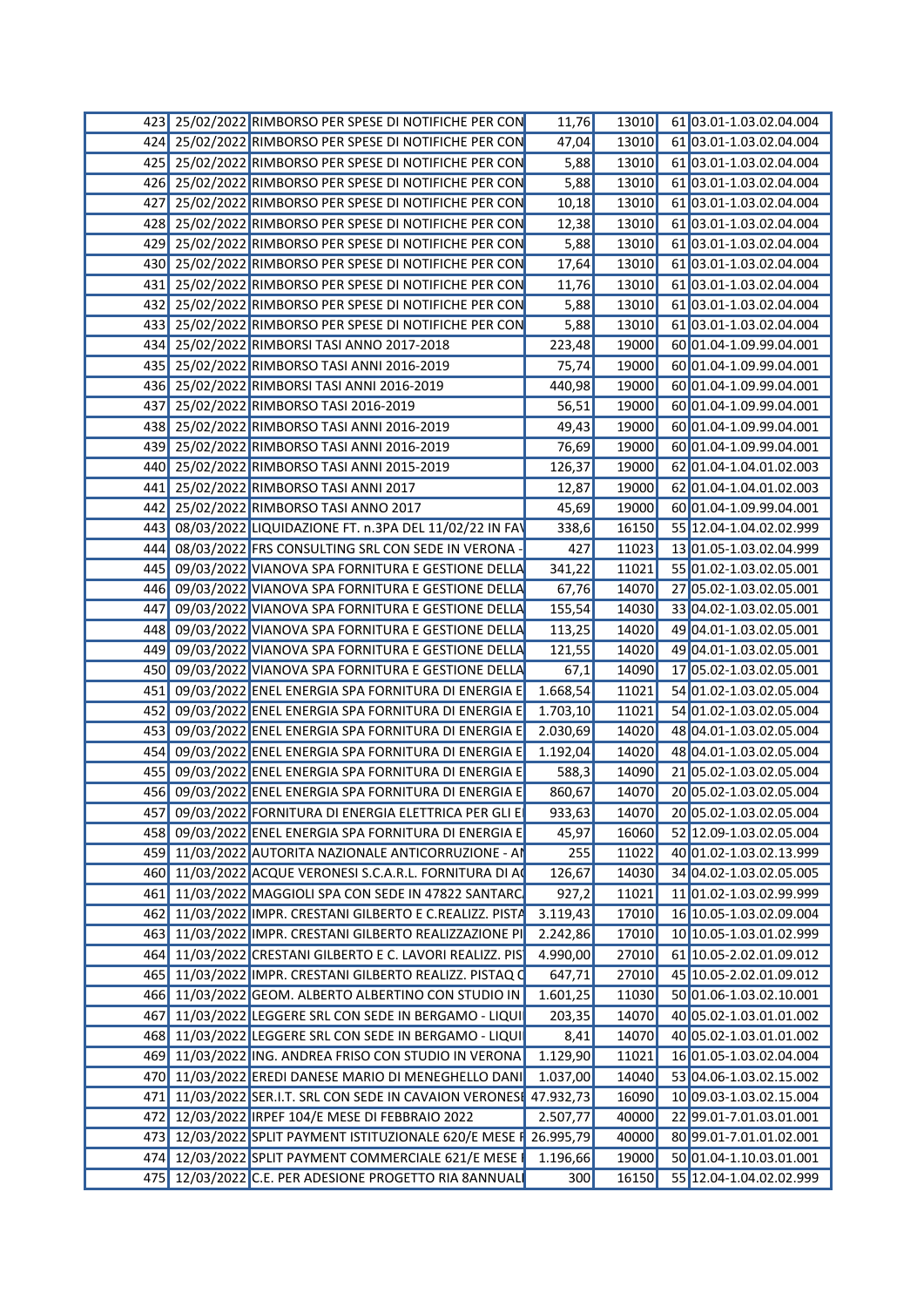|  | 476 12/03/2022 C.E. IN FAVORE DEL CITTADINO ISCRITTO ALL            | 200      | 16150 | 55 12.04-1.04.02.02.999       |
|--|---------------------------------------------------------------------|----------|-------|-------------------------------|
|  | 477 12/03/2022 MONDARDO GIOVANNI CON SEDE IN SAN BO                 | 474,99   | 11030 | 71 01.06-1.03.02.09.001       |
|  | 478 12/03/2022 FERRAMENTA BERTOLAS BASILIO SRL - LIQUID             | 88,94    | 11021 | 601.05-1.03.01.02.007         |
|  | 479 12/03/2022 CHIURLO TEC SRL CON SEDE IN CAMPOFORM                | 3.262,58 | 11021 | 701.05-1.03.02.09.008         |
|  | 480 12/03/2022 CHIURLO TEC SRL CON SEDE IN CAMPOFORM                | 807,41   | 14020 | 41 04.01-1.03.02.09.004       |
|  | 481 12/03/2022 CHIURLO TEC SRL CON SEDE IN CAMPOFORM                | 916,36   | 11021 | 701.05-1.03.02.09.008         |
|  | 482 12/03/2022 VELOCAR SRL - LIQUIDAZIONE FATTURA N. 10             | 1.525,00 | 11021 | 35 03.02-1.03.02.99.999       |
|  | 483 12/03/2022 CIEMME INFISSI SRL CON SEDE IN SAN BONIF             | 341,6    | 14020 | 41 04.01-1.03.02.09.004       |
|  | 484 12/03/2022 CANESTRARI SRL CON SEDE IN SOAVE (VR) - L            | 2.269,20 | 14030 | 10 04.02-1.03.01.02.007       |
|  | 485 12/03/2022 CASTELLAN SNC CON SEDE IN ARCOLE (VR)                | 237,06   | 11030 | 71 01.06-1.03.02.09.001       |
|  | 486 12/03/2022 AUTOFFICINA CARROZZERIA SS11 DI SANTI AI             | 795,93   | 16150 | 41 12.02-1.03.02.09.001       |
|  | 487 12/03/2022 AUTOFFICINA CARROZZERIA SS11 DI SANTI AI             | 377,22   | 16150 | 41 12.02-1.03.02.09.001       |
|  |                                                                     |          |       |                               |
|  | 488 12/03/2022 SER.I.T. SRL - LIQUIDAZIONE FATTURE N. 177           | 881,95   | 16090 | 20 09.03-1.03.02.99.999       |
|  | 489 12/03/2022 SER.I.T. SRL - LIQUIDAZIONE FATTURE N. 177/          | 2.432,86 | 17010 | 16 10.05-1.03.02.09.004       |
|  | 490 12/03/2022 SER.I.T. SRL CON SEDE IN 37010 CAVAION VEH           | 3.708,87 | 16090 | 10 09.03-1.03.02.15.004       |
|  | 491 12/03/2022 AUTOFFICINA CARROZZERIA SS1 DI SANTI ALE             | 218,81   | 16150 | 41 12.02-1.03.02.09.001       |
|  | 492 12/03/2022 EREDI DANESE MARIO DI MENEGHELLO DANI                | 3.996,69 | 14040 | 53 04.06-1.03.02.15.002       |
|  | 493 14/03/2022 ENI SPA - GREEN /TRADITIONAL REFINERY AN             | 4.000,00 | 14040 | 50 04.06-1.03.01.02.002       |
|  | 494 14/03/2022 ENI SPA - GREEN /TRADITIONAL REFINERY AN             | 4.898,33 | 16150 | 40 12.02-1.03.01.02.002       |
|  | 495 14/03/2022 CASTELVERDE DI MOSERLE ANDREA SNC CON 25.219,41      |          | 16130 | 16 06.01-1.03.02.09.012       |
|  | 496 14/03/2022 CASTELVERDE DI MOSERLE ANDREA SNC CON 2.916,40       |          | 11021 | 701.05-1.03.02.09.008         |
|  | 497 14/03/2022 CASTELVERDE DI MOSERLE ANDREA SNC CON                | 1.009,76 | 11021 | 601.05-1.03.01.02.007         |
|  | 498 14/03/2022 CASTELVERDE DI MOSERLE ANDREA SNC CON                | 1.960,45 | 17010 | 16 10.05-1.03.02.09.004       |
|  | 499 14/03/2022 CASTELVERDE DI MOSERLE ANDREA SNC CON                | 593,82   | 16120 | 12 09.05-1.03.01.02.008       |
|  | 500 14/03/2022 CASTELVERDE DI MOSERLE ANDREA SNC CON                | 356,64   | 16010 | 22 09.02-1.03.02.18.014       |
|  | 501 14/03/2022 CASTELVERDE DI MOSERLE ANDREA SNC CON                | 113,95   | 16120 | 11 09.05-1.03.02.09.012       |
|  | 502 14/03/2022 SICURPLANET SRL CON SEDE IN VERONA - LLI             | 713,7    | 14020 | 41 04.01-1.03.02.09.004       |
|  | 503 14/03/2022 SICURPLANET SRL CON SEDE IN VERONA - LLIC            | 2.623,00 | 11021 | 701.05-1.03.02.09.008         |
|  | 504 14/03/2022 AVV. MARCO VENTURI CON STUDIO IN SAN B               | 5.725,58 | 11022 | 30 01.02-1.03.02.11.006       |
|  | 505 14/03/2022 ING. ALESSANDRO COCCO CON STUDIO IN RC 1.560,00      |          | 11030 | 50 01.06-1.03.02.10.001       |
|  | 506 14/03/2022 GRUPPO SERVIZI SICUREZZA e ANTINCENDIO               | 1.130,02 | 11021 | 701.05-1.03.02.09.008         |
|  | 507 14/03/2022 GRUPPO SERVIZI SICUREZZA e ANTINCENDIO               | 469,97   | 14020 | 41 04.01-1.03.02.09.004       |
|  | 508 14/03/2022 GRUPPO SERVIZI SICUREZZA e ANTINCENDIO               | 344,75   | 11021 | 701.05-1.03.02.09.008         |
|  | 509 14/03/2022 SER.I.T. SRL - LIQUIDZIONE FATTURA N. 178/F          |          | 16090 | 20 09.03-1.03.02.99.999       |
|  |                                                                     | 415,84   |       |                               |
|  | 510 14/03/2022 SER.I.T. SRL - LIQUIDZIONE FATTURA N. 178/F 830,97   |          |       | 16090 10 09.03-1.03.02.15.004 |
|  | 511 14/03/2022 SER.I.T. SRL - LIQUIDAZIONEFATTURA N. 105/ 47.932,73 |          |       | 16090 10 09.03-1.03.02.15.004 |
|  | 512 14/03/2022 INTEGRAFICA SRL CON SEDE IN 37134 VERON 2.196,00     |          |       | 11021 21 01.02-1.03.01.02.001 |
|  | 513 14/03/2022 BURATO RACHELE CON STUDIO IN 37040 ZIM               | 236,6    |       | 14070 52 12.05-1.04.04.01.001 |
|  | 514 14/03/2022 POLIDORO GIORGIA CON STUDIO IN 37040 ZI              | 236,6    |       | 14070 52 12.05-1.04.04.01.001 |
|  | 515 14/03/2022 COMPENSO SERVIZIO DI TESORERIA COMUNA                | 875      | 11022 | $12$ 01.03-1.03.02.17.002     |
|  | 516 14/03/2022 SOCIETA TELEPASS SPA QUOTA ASSOCIATIVA               | 19,62    | 16150 | 41 12.02-1.03.02.09.001       |
|  | 517 14/03/2022 SOCIETA TELEPASS SPA QUOTA ASSOCIATIVA               | 0,23     |       | 16150 41 12.02-1.03.02.09.001 |
|  | 518 14/03/2022 AUTOSTRADE PER LITALIA PER I PEDAGGI AUT             | 124,5    |       | 16150 41 12.02-1.03.02.09.001 |
|  | 519 14/03/2022 AUTOSTRADE PER LITALIA PER I PEDAGGI AUT             | 27,39    | 16150 | 41 12.02-1.03.02.09.001       |
|  | 520 15/03/2022 VIANOVA SPA FORNITURA E GESTIONE DELLA               | 369,36   | 11021 | 55 01.02-1.03.02.05.001       |
|  | 521 15/03/2022 VIANOVA SPA FORNITURA E GESTIONE DELLA               | 67,59    |       | 14070 27 05.02-1.03.02.05.001 |
|  | 522 15/03/2022 VIANOVA SPA FORNITURA E GESTIONE DELLA               | 144,74   |       | 14030 33 04.02-1.03.02.05.001 |
|  | 523 16/03/2022 VIANOVA SPA FORNITURA E GESTIONE DELLA               | 57,65    |       | 11021 55 01.02-1.03.02.05.001 |
|  | 524 16/03/2022 VIANOVA SPA FORNITURA E GESTIONE DELLA               | 100,55   |       | 14020 49 04.01-1.03.02.05.001 |
|  | 525 16/03/2022 VIANOVA SPA FORNITURA E GESTIONE DELLA               | 100,09   | 14020 | 49 04.01-1.03.02.05.001       |
|  |                                                                     |          |       |                               |
|  | 526 16/03/2022 VIANOVA SPA FORNITURA E GESTIONE DELLA               | 67,1     | 14090 | 17 05 02-1 03 02 05 001       |
|  | 527 16/03/2022 WIND TRE SPA FT. 2019E000002467                      | 39,04    | 11021 | 6 01.05-1.03.01.02.007        |
|  | 528 16/03/2022 WIND TRE SPA SERVIZIO DI TELEFONIA MOBIL             | 178,12   |       | 11021 56 01.02-1.03.02.05.002 |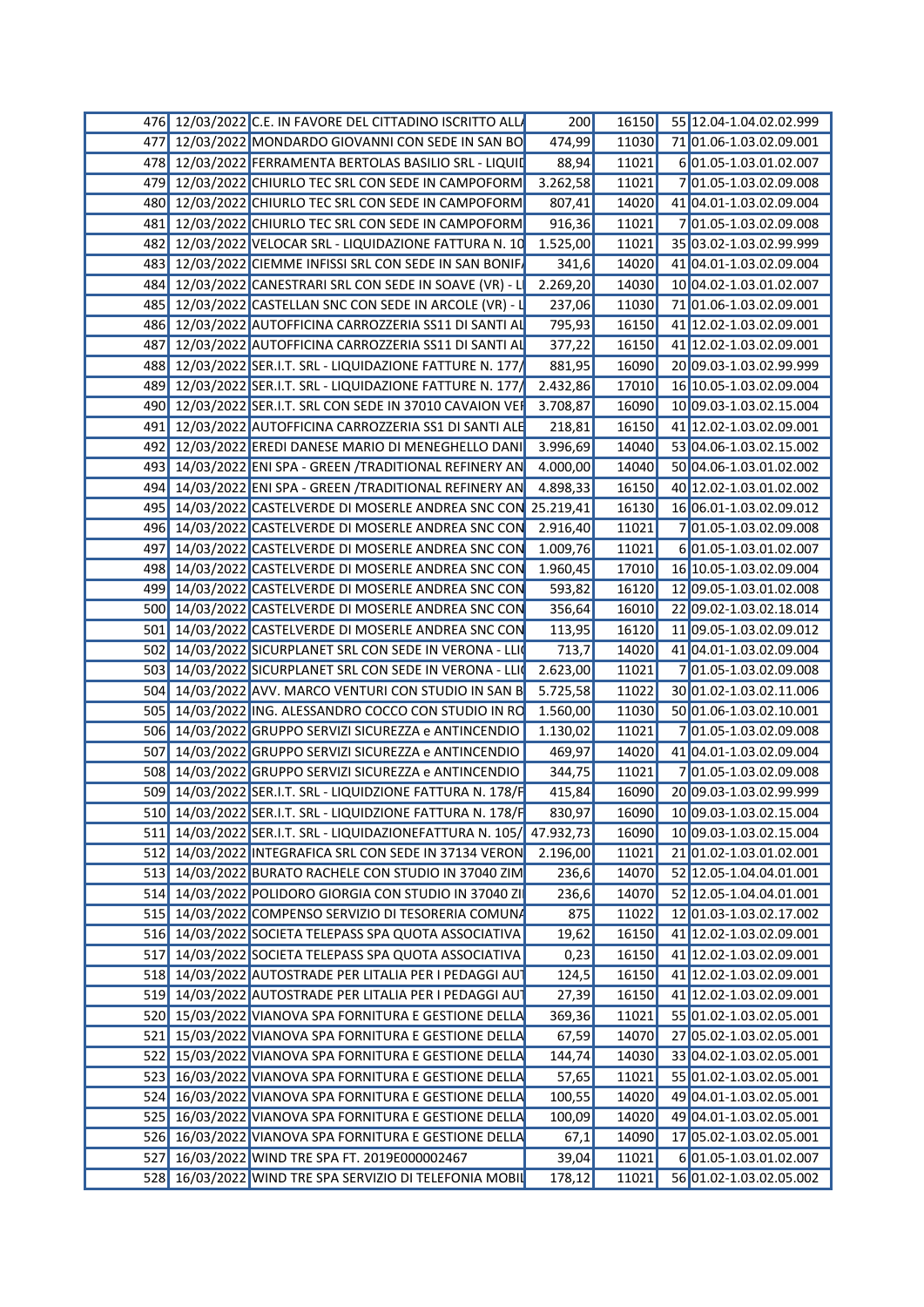|              | 529 16/03/2022 TIM S.P.A FT. NR. 7X00339395             | 76,82    | 11021 | 56 01.02-1.03.02.05.002 |
|--------------|---------------------------------------------------------|----------|-------|-------------------------|
| 530 <b>1</b> | 16/03/2022 TIM SPA COPERTURA CELLULARI E IMP. ALLA      | 21,84    | 11021 | 55 01.02-1.03.02.05.001 |
| 531          | 16/03/2022 ENEL ENERGIA SPA FORNITURA DI ENERGIA E      | 176,71   | 11021 | 54 01.02-1.03.02.05.004 |
| 532          | 16/03/2022 ENEL ENERGIA SPA FORNITURA DI ENERGIA E      | 4,8      | 14030 | 32 04.02-1.03.02.05.004 |
| 533          | 16/03/2022 ENEL ENERGIA SPA FORNITURA DI ENERGIA E      | 54,72    | 14020 | 48 04.01-1.03.02.05.004 |
| 534          | 16/03/2022 ENEL ENERGIA SPA FORNITURA DI ENERGIA E      | 1.575,20 | 14030 | 32 04.02-1.03.02.05.004 |
| 535          | 16/03/2022 ENEL ENERGIA SPA FORNITURA DI ENERGIA E      | 530,8    | 16130 | 19 06.01-1.03.02.05.004 |
| 536          | 16/03/2022 ENEL ENERGIA SPA FORNITURA DI ENERGIA E      | 377,77   | 16130 | 19 06.01-1.03.02.05.004 |
| 537          | 16/03/2022 ENEL ENERGIA SPA FORNITURA DI ENERGIA E      | 267,6    | 14070 | 29 05.02-1.03.02.05.004 |
| 538          | 16/03/2022 ENEL ENERGIA SPA FORNITURA DI ENERGIA E      | 90,67    | 16060 | 52 12.09-1.03.02.05.004 |
| 539          | 16/03/2022 STIPENDI MESE DI MARZO                       | 3.576,70 | 11010 | 10 01.01-1.03.02.01.001 |
| 540 <b>I</b> | 16/03/2022 Contributo IRAP - VERS.C/ENTE MARZO          | 304,01   | 11010 | 15 01.01-1.02.01.01.001 |
| 541          | 16/03/2022 STIPENDI MESE DI MARZO                       | 1.107,71 | 11020 | 10 01.02-1.01.01.01.002 |
| 542          | 16/03/2022 Contributo Cpdel - VERS.C/ENTE MARZO         | 269      | 11020 | 20 01.02-1.01.02.01.001 |
| 543          | 16/03/2022 Contributo TFR - VERS.C/ENTE MARZO           | 54,22    | 11020 | 20 01.02-1.01.02.01.001 |
| 544          | 16/03/2022 STIPENDI MESE DI MARZO                       | 70,69    | 11020 | 25 01.02-1.01.01.01.002 |
|              | 545 16/03/2022 Contributo Cpdel - VERS.C/ENTE MARZO     | 16,82    | 11020 | 35 01.02-1.01.02.01.001 |
| <b>546</b>   | 16/03/2022 Contributo IRAP - VERS.C/ENTE MARZO          | 6,01     | 11020 | 36 01.02-1.02.01.01.001 |
| 547          | 16/03/2022 STIPENDI MESE DI MARZO                       | 3.319,07 | 11022 | 85 01.03-1.01.01.01.002 |
| 548          | 16/03/2022 Contributo Cpdel - VERS.C/ENTE MARZO         | 797,61   | 11022 | 90 01.03-1.01.02.01.001 |
| 549          | 16/03/2022 Contributo Inadel Previdenza - VERS.C/ENTE I | 49,21    | 11022 | 90 01.03-1.01.02.01.001 |
|              | 550 16/03/2022 Contributo TFR - VERS.C/ENTE MARZO       | 78,69    | 11022 | 90 01.03-1.01.02.01.001 |
| 551          | 16/03/2022 Contributo IRAP - VERS.C/ENTE MARZO          | 284,86   | 11022 | 91 01.03-1.02.01.01.001 |
| 552          | 16/03/2022 STIPENDI MESE DI MARZO                       | 7.019,49 | 11030 | 10 01.06-1.01.01.01.002 |
| 553          | 16/03/2022 Contributo Cpdel - VERS.C/ENTE MARZO         | 1.687,60 | 11030 | 20 01.06-1.01.02.01.001 |
| 554          | 16/03/2022 Contributo Inadel Previdenza - VERS.C/ENTE I | 99,87    | 11030 | 20 01.06-1.01.02.01.001 |
| 555          | 16/03/2022 Contributo TFR - VERS.C/ENTE MARZO           | 172,95   | 11030 | 20 01.06-1.01.02.01.001 |
|              | 556 16/03/2022 Contributo IRAP - VERS.C/ENTE MARZO      | 602,68   | 11030 | 25 01.06-1.02.01.01.001 |
| 557          | 16/03/2022 STIPENDI MESE DI MARZO                       | 1.713,04 | 11040 | 5 01.07-1.01.01.01.002  |
| 558          | 16/03/2022 Contributo Cpdel - VERS.C/ENTE MARZO         | 407,7    | 11040 | 10 01.07-1.01.02.01.001 |
| 559          | 16/03/2022 Contributo Inadel Previdenza - VERS.C/ENTE I | 49,21    | 11040 | 10 01.07-1.01.02.01.001 |
| 560          | 16/03/2022 Contributo IRAP - VERS.C/ENTE MARZO          | 145,61   | 11040 | 11 01.07-1.02.01.01.001 |
| 561          | 16/03/2022 STIPENDI MESE DI MARZO                       | 2.440,73 | 11070 | 20 01.04-1.01.01.01.002 |
|              | 562 16/03/2022 Contributo Cpdel - VERS.C/ENTE MARZO     | 593,25   | 11070 | 30 01.04-1.01.02.01.001 |
|              | 563 16/03/2022 Contributo TFR - VERS.C/ENTE MARZO       | 119,66   | 11070 | 30 01.04-1.01.02.01.001 |
| 5641         | 16/03/2022 Contributo IRAP - VERS.C/ENTE MARZO          | 211,87   | 11070 | 31 01.04-1.02.01.01.001 |
|              | 565 16/03/2022 STIPENDI MESE DI MARZO                   | 1.789,59 | 13010 | 10 03.01-1.01.01.01.002 |
|              | 566 16/03/2022 Contributo Cpdel - VERS.C/ENTE MARZO     | 434,68   | 13010 | 20 03.01-1.01.02.01.001 |
| 567          | 16/03/2022 Contributo TFR - VERS.C/ENTE MARZO           | 87,85    | 13010 | 20 03.01-1.01.02.01.001 |
| 5681         | 16/03/2022 Contributo IRAP - VERS.C/ENTE MARZO          | 155,24   | 13010 | 21 03.01-1.02.01.01.001 |
| 569          | 16/03/2022 STIPENDI MESE DI MARZO                       | 922,17   | 16150 | 90 12.05-1.01.01.01.002 |
| 570          | 16/03/2022 Contributo Cpdel - VERS.C/ENTE MARZO         | 223,9    | 16150 | 92 12.05-1.01.02.01.001 |
| 571          | 16/03/2022 Contributo TFR - VERS.C/ENTE MARZO           | 45,32    | 16150 | 92 12.05-1.01.02.01.001 |
| 572          | 16/03/2022 Contributo IRAP - VERS.C/ENTE MARZO          | 79,97    | 16150 | 94 12.05-1.02.01.01.001 |
| 573          | 16/03/2022 STIPENDIO MESE DI MARZO                      | 864,24   | 19000 | 90 01.02-1.01.01.01.004 |
| 574          | 16/03/2022 STIPENDIO MESE DI MARZO                      | 222      | 19000 | 90 01.02-1.01.01.01.004 |
| 575          | 16/03/2022 STIPENDIO MESE DI MARZO                      | 434,41   | 19000 | 90 01.02-1.01.01.01.004 |
| 576          | 16/03/2022 STIPENDIO MESE DI MARZO                      | 1.538,77 | 19000 | 90 01.02-1.01.01.01.004 |
| 577          | 16/03/2022 STIPENDIO MESE DI MARZO                      | 30       | 19000 | 90 01.02-1.01.01.01.004 |
|              | 578 16/03/2022 STIPENDIO MESE DI MARZO                  | 21       | 19000 | 90 01.02-1.01.01.01.004 |
| 579          | 16/03/2022 Contributo Cpdel - VERS.C/ENTE MARZO         | 741,01   | 19000 | 96 01.02-1.01.02.01.001 |
| 580          | 16/03/2022 Contributo Inadel Previdenza - VERS.C/ENTE I | 38,61    | 19000 | 96 01.02-1.01.02.01.001 |
| 581          | 16/03/2022 Contributo TFR - VERS.C/ENTE MARZO           | 9,67     | 19000 | 96 01.02-1.01.02.01.001 |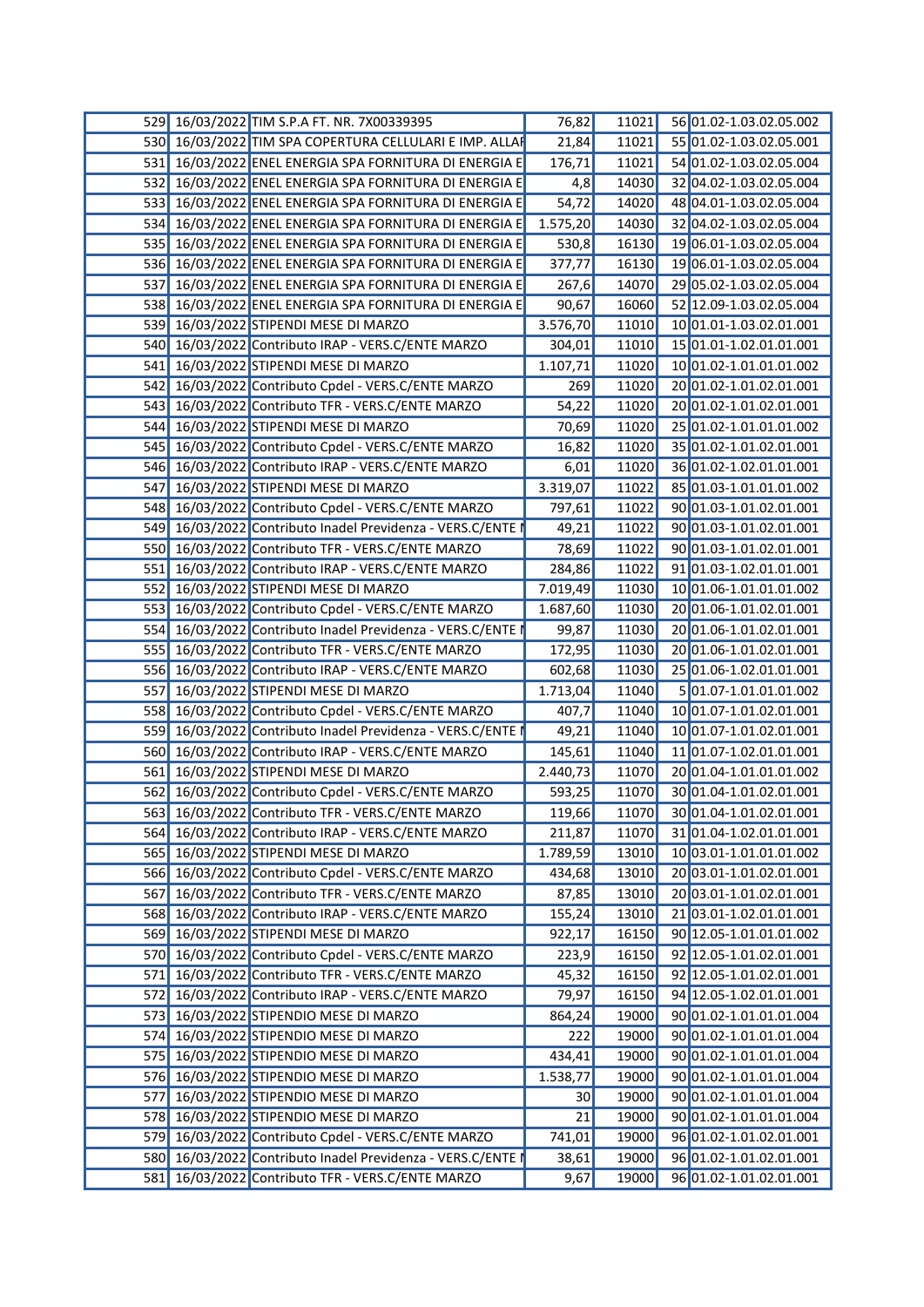|  | 582 16/03/2022 Contributo IRAP - VERS.C/ENTE MARZO               | 252,16   | 19000 | 97 01.02-1.02.01.01.001       |
|--|------------------------------------------------------------------|----------|-------|-------------------------------|
|  | 583 16/03/2022 STIPENDIO MESE DI MARZO                           | 1.076,92 | 19002 | 11 01.02-1.01.01.01.004       |
|  | 584 16/03/2022 Contributo Cpdel - VERS.C/ENTE MARZO              | 256,31   | 19002 | 12 01.06-1.01.02.01.001       |
|  | 585 16/03/2022 Contributo Inadel Previdenza - VERS.C/ENTE        | 31,02    | 19002 | 12 01.06-1.01.02.01.001       |
|  | 586 16/03/2022 Contributo IRAP - VERS.C/ENTE MARZO               | 91,54    | 19002 | 13 01.06-1.02.01.01.001       |
|  | 587 16/03/2022 Contributo Cpdel - VERS.C/DIP.TE MARZO            | 2.018,04 | 40000 | 10 99.01-7.01.02.02.001       |
|  | 588 16/03/2022 Contributo F.do Prev.za e Credito - VERS.C/D      | 79,81    | 40000 | 10 99.01-7.01.02.02.001       |
|  | 589 16/03/2022 Contributo Inadel Previdenza - VERS.C/DIP.TE      | 186,05   | 40000 | 10 99.01-7.01.02.02.001       |
|  | 590 16/03/2022 Add.Com. - VERS. MARZO                            | 213,25   | 40000 | 20 99.01-7.01.02.01.001       |
|  | 591 16/03/2022 IRPEF Codice 1001 - VERS. MARZO                   | 2.957,06 | 40000 | 20 99.01-7.01.02.01.001       |
|  | 592 16/03/2022 STIPENDIO MESE DI MARZO                           | 203,84   | 40000 | 20 99.01-7.01.02.01.001       |
|  | 593 16/03/2022 Veneto - Add.Reg. - VERS. MARZO                   | 368,08   | 40000 | 20 99.01-7.01.02.01.001       |
|  | 594 16/03/2022 AI9-Cessione V / Prestito ADV FINANCE - BAN       | 500      | 40000 | 30 99.01-7.01.02.99.999       |
|  | 595 16/03/2022 D84-CESSIONE IBL - VERS. MARZO                    | 147      | 40000 | 30 99.01-7.01.02.99.999       |
|  |                                                                  | 348      |       |                               |
|  | 596 16/03/2022 E41-Cessione V / Prestito COMPASS - DIP. STF      |          | 40000 | 30 99.01-7.01.02.99.999       |
|  | 597 16/03/2022 Sindacato CISL - VERS. MARZO                      | 110,7    | 40000 | 30 99.01-7.01.02.99.999       |
|  | 598 16/03/2022 Y10-Tratten. Cat. IO - VERS. MARZO                | 53       | 40000 | 30 99.01-7.01.02.99.999       |
|  | 599 16/03/2022 Y11-Pignoramento - VERS. MARZO                    | 179,15   | 40000 | 30 99.01-7.01.02.99.999       |
|  | 600 21/03/2022 ING. FELICE GIORDANI CERTIFICATO DI COLLA         | 1.462,16 | 27010 | 73 10.05-2.02.01.09.012       |
|  | 601 21/03/2022 ING. FELICE GIORDANI CERTIFICATO DI COLLA         | 3.232,40 | 11030 | 50 01.06-1.03.02.10.001       |
|  | 602 21/03/2022 CASA DEI DETERSIVI E PROFUMI SNC CON SEL          | 322,36   | 11021 | 901.05-1.03.01.02.999         |
|  | 603 21/03/2022 CASA DEI DETERSIVI E PROFUMI SNC CON SEI          | 342,86   | 11021 | 901.05-1.03.01.02.999         |
|  | 604 21/03/2022 CASA DEI DETERSIVI E PROFUMI SNC CON SEI          | 205,81   | 11021 | 901.05-1.03.01.02.999         |
|  | 605 21/03/2022 AUTOFFICINA CARROZZERIA SS11 DI SANTI AI          | 849,74   | 11030 | 71 01.06-1.03.02.09.001       |
|  | 606 21/03/2022 AUTOFFICINA CARROZZERIA SS11 DI SANTI A           | 41,94    | 11030 | 71 01.06-1.03.02.09.001       |
|  | 607 21/03/2022 AUTOFFICINA CARROZZERIA SS11 DI SANTI AL          | 1.167,54 | 16150 | 41 12.02-1.03.02.09.001       |
|  | 608 21/03/2022 VARIANTE DI ASSESTAMENTO INTERVENTI A 15.694,22   |          | 27010 | 96 10.05-2.02.01.09.012       |
|  | 609 21/03/2022 I.C.E.A.M. SRL CON SEDE IN CEREA (VR) - LIQU      | 367,02   | 26060 | 69 12.09-2.02.01.09.015       |
|  | 610 21/03/2022 AUTOFFICINA CARROZZERIA SS11 DI SANTI AI          | 799,05   | 11030 | 71 01.06-1.03.02.09.001       |
|  | 611 21/03/2022 ARCH. DENIS CECCONATO CON STUDIO IN SA            | 1.442,48 | 11030 | 50 01.06-1.03.02.10.001       |
|  | 612 21/03/2022 RIAM ASCENSORI SRL CON SEDE IN VERONA             | 174,93   | 11021 | 701.05-1.03.02.09.008         |
|  | 613 21/03/2022 SER.I.T. SRL CO NSEDE IN CAVAION VERONES          | 427,2    | 16090 | 20 09.03-1.03.02.99.999       |
|  | 614 21/03/2022 CGC SRL VARIANTE IN CORSO DOPERA LAVOR            | 3.960,00 | 17010 | 16 10.05-1.03.02.09.004       |
|  | 615 21/03/2022 MAGGIOLI SPA CON SEDE IN 47822 SANTARC            | 627      | 13010 | 62 03.01-1.03.02.16.999       |
|  | 616 21/03/2022 GESAP CONSULTING S.R.L. CON SEDE IN 0013 3.172,00 |          |       | 11030 50 01.06-1.03.02.10.001 |
|  | 617 21/03/2022 AUTOFFICINA CARROZZERIA SS11 DI SANTI AL          | 728,55   | 14040 | 54 04.06-1.03.02.09.001       |
|  | 618 21/03/2022 EREDI DANESE MARIO DI MENEGHELLO DANI             | 3.996,69 | 14040 | 53 04.06-1.03.02.15.002       |
|  | 619 23/03/2022 MAGGIOLI SPA - LIQUIDAZIONE FATTURA N.            |          | 13010 | 62 03.01-1.03.02.16.999       |
|  |                                                                  | 414,68   |       |                               |
|  | 620 23/03/2022 GLOBAL POWER SPA FORNITURA DI GAS NAT             | 244,79   | 11021 | 53 01.02-1.03.02.05.006       |
|  | 621 23/03/2022 GLOBAL POWER SPA SERVIZIO DI FORNITURA            | 138,47   | 11021 | 53 01.02-1.03.02.05.006       |
|  | 622 23/03/2022 GLOBAL POWER SPA SERVIZIO DI FORNITURA            | 405,79   | 14020 | 47 04.01-1.03.02.05.006       |
|  | 623 23/03/2022 GLOBAL POWER SPA FORNITURA DI GAS NAT             | 4.658,92 | 14020 | 47 04.01-1.03.02.05.006       |
|  | 624 23/03/2022 GLOBAL POWER SPA FORNITURA DI GAS NAT             | 2.312,98 | 14020 | 47 04.01-1.03.02.05.006       |
|  | 625 23/03/2022 GLOBAL POWER SPA FORNITURA DI GAS NAT             | 4.676,03 | 16130 | 38 06.01-1.03.02.05.006       |
|  | 626 23/03/2022 GLOBAL POWER SPA FORNITURA DI GAS NAT             | 460,48   | 16130 | 38 06.01-1.03.02.05.006       |
|  | 627 23/03/2022 GLOBAL POWER SPA FORNITURA DI GAS NAT             | 1.072,76 | 16130 | 18 06.01-1.03.02.05.006       |
|  | 628 23/03/2022 GLOBAL POWER SPA FORNITURA DI GAS NAT             | 875,32   | 16130 | 18 06.01-1.03.02.05.006       |
|  | 629 23/03/2022 GLOBAL POWER SPA FORNITURA DI GAS NAT             | 30,88    | 16130 | 18 06.01-1.03.02.05.006       |
|  | 630 23/03/2022 GLOBAL POWER SPA FORNITURA DI GAS NAT             | 375      | 11021 | 28 05.02-1.03.02.05.006       |
|  | 631 23/03/2022 GLOBAL POWER SPA FORNITURA DI GAS NAT             | 500      | 11021 | 53 01.02-1.03.02.05.006       |
|  | 632 23/03/2022 GLOBAL POWER SPA FORNITURA DI GAS NAT             | 230,48   | 14070 | 28 05.02-1.03.02.05.006       |
|  | 633 23/03/2022 GLOBAL POWER SPA FORNITURA DI GAS NAT             | 1.200,00 | 14070 | 28 05.02-1.03.02.05.006       |
|  | 634 25/03/2022 REIMPUTAZIONE SALDO FT. 2 DEL 28.01.2022 1.351,25 |          | 40000 | 50 99.01-7.02.99.99.999       |
|  |                                                                  |          |       |                               |